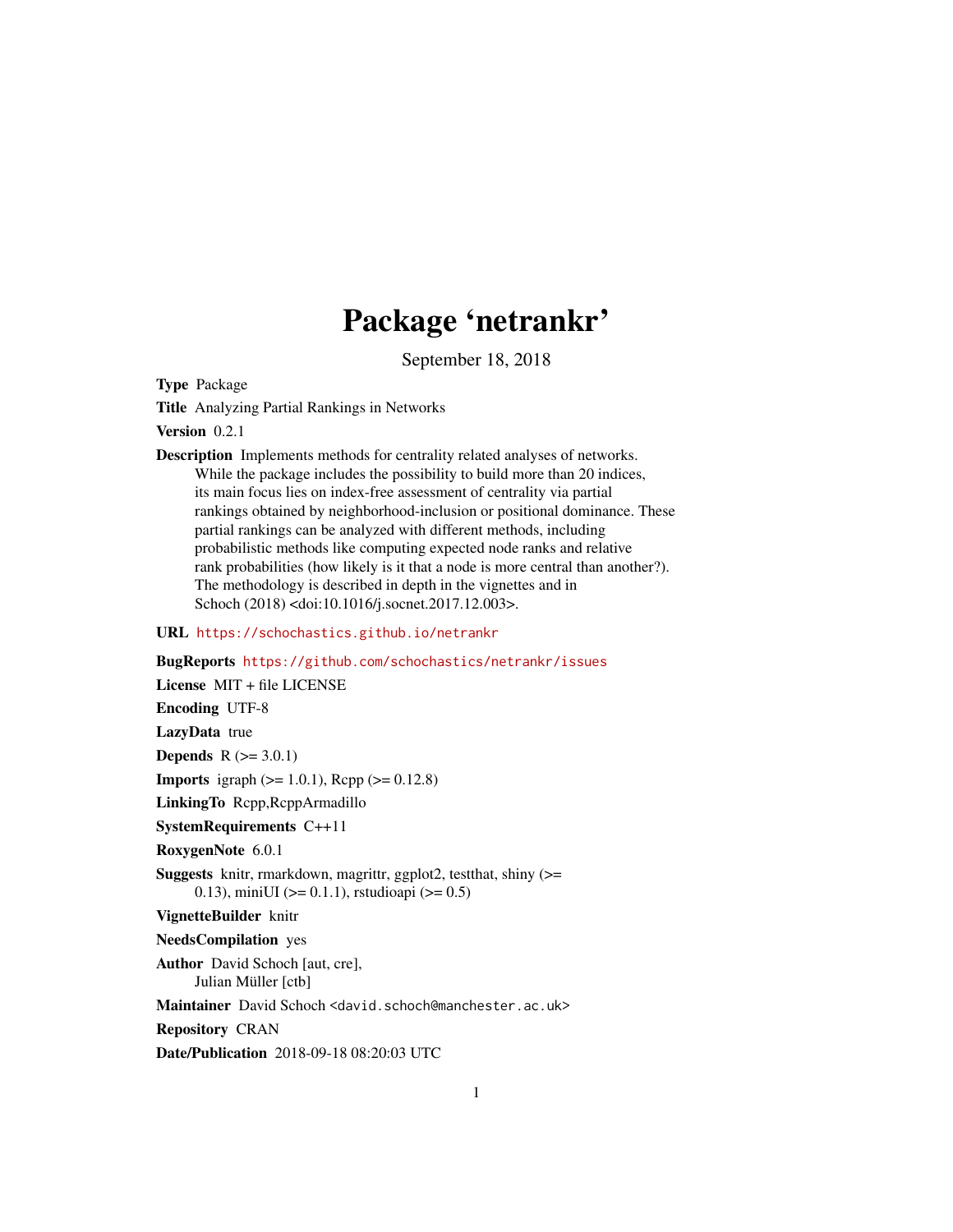## <span id="page-1-0"></span>R topics documented:

|       |                                                                                                                     | 6              |
|-------|---------------------------------------------------------------------------------------------------------------------|----------------|
|       |                                                                                                                     | $\overline{7}$ |
|       |                                                                                                                     |                |
|       |                                                                                                                     |                |
|       |                                                                                                                     |                |
|       |                                                                                                                     |                |
|       |                                                                                                                     |                |
|       |                                                                                                                     |                |
|       |                                                                                                                     |                |
|       |                                                                                                                     |                |
|       |                                                                                                                     |                |
|       |                                                                                                                     |                |
|       | neighborhood_inclusion $\ldots \ldots \ldots \ldots \ldots \ldots \ldots \ldots \ldots \ldots \ldots \ldots \ldots$ |                |
|       |                                                                                                                     |                |
|       |                                                                                                                     |                |
|       |                                                                                                                     |                |
|       |                                                                                                                     |                |
|       |                                                                                                                     |                |
|       |                                                                                                                     |                |
|       |                                                                                                                     |                |
|       |                                                                                                                     |                |
| Index |                                                                                                                     | 30             |

<span id="page-1-1"></span>aggregate\_positions *Quantification of (indirect) relations*

### Description

Function to aggregate positions defined via indirect relations to construct centrality scores.

#### Usage

```
aggregate_positions(tau_x, type = "sum")
```
#### Arguments

| tau x | Numeric matrix containing indirect relations calculated with indirect relations. |
|-------|----------------------------------------------------------------------------------|
| type  | String indicating the type of aggregation to be used. See Details for options.   |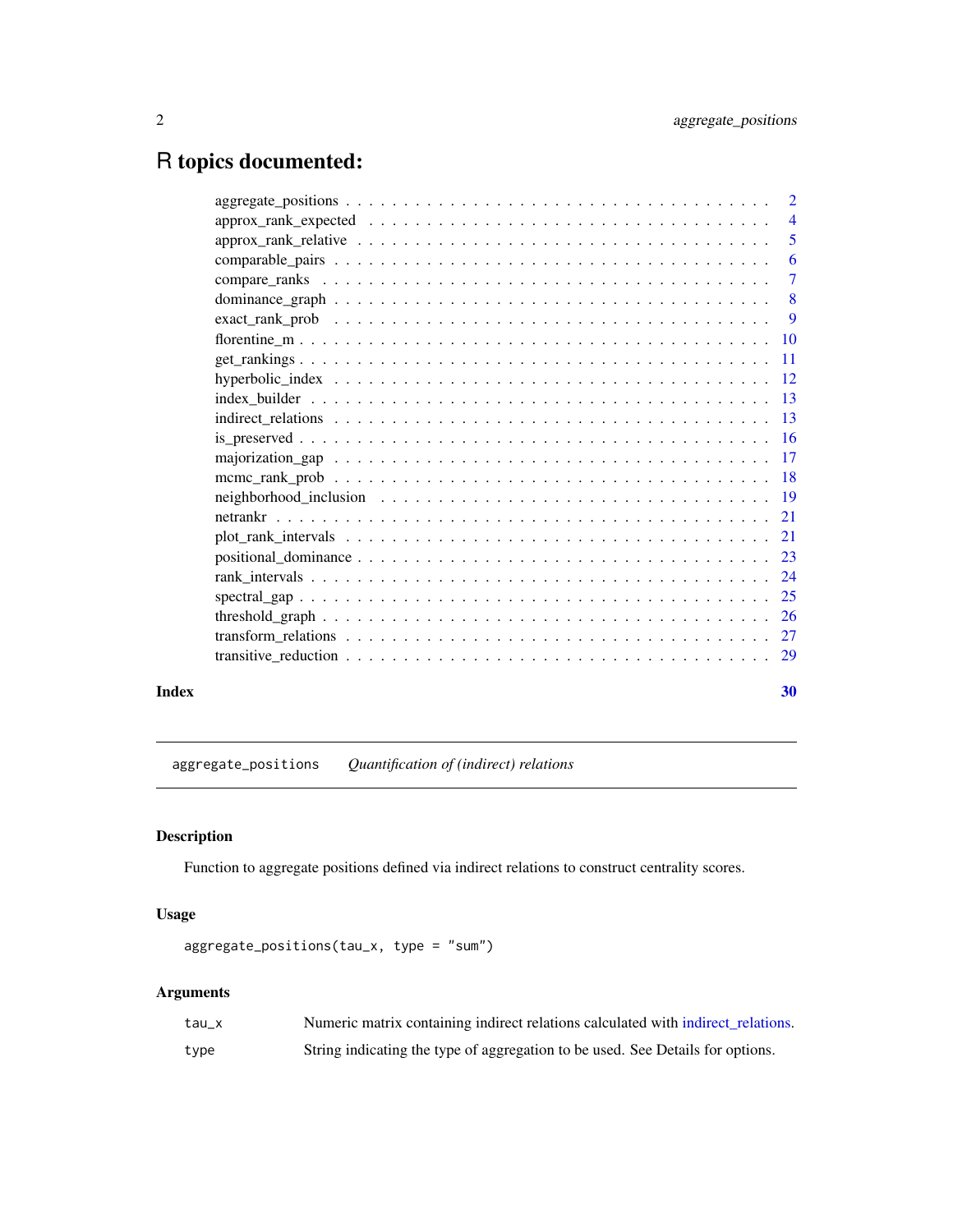#### <span id="page-2-0"></span>Details

The predefined functions are mainly wrappers around base R functions. type='sum', for instance, is equivalent to rowSums(). A non-base functions is type='invsum' which calculates the inverse of type='sum'. type='self' is mostly useful for walk based relations, e.g. to count closed walks. Other self explanatory options are type='mean', type='min', type='max' and type='prod'.

#### Value

Scores for the index defined by the indirect relation tau\_x and the used aggregation type.

#### Author(s)

David Schoch

#### See Also

[indirect\\_relations,](#page-12-1) [transform\\_relations](#page-26-1)

```
library(igraph)
library(magrittr)
g <- graph.empty(n=11,directed = FALSE)
g \leftarrow add\_edges(g, c(1, 11, 2, 4, 3, 5, 3, 11, 4, 8, 5, 9, 5, 11, 6, 7, 6, 8,6,10,6,11,7,9,7,10,7,11,8,9,8,10,9,10))
#degree
g %>% indirect_relations(type='adjacency') %>%
aggregate_positions(type='sum')
#closeness centrality
g %>% indirect_relations(type='dist_sp') %>%
  aggregate_positions(type='invsum')
#betweenness centrality
g %>% indirect_relations(type='depend_sp') %>%
  aggregate_positions(type='sum')
#eigenvector centrality
g %>% indirect_relations(type='walks',FUN=walks_limit_prop) %>%
  aggregate_positions(type='sum')
#subgraph centrality
g %>% indirect_relations(type='walks',FUN=walks_exp) %>%
  aggregate_positions(type='self')
```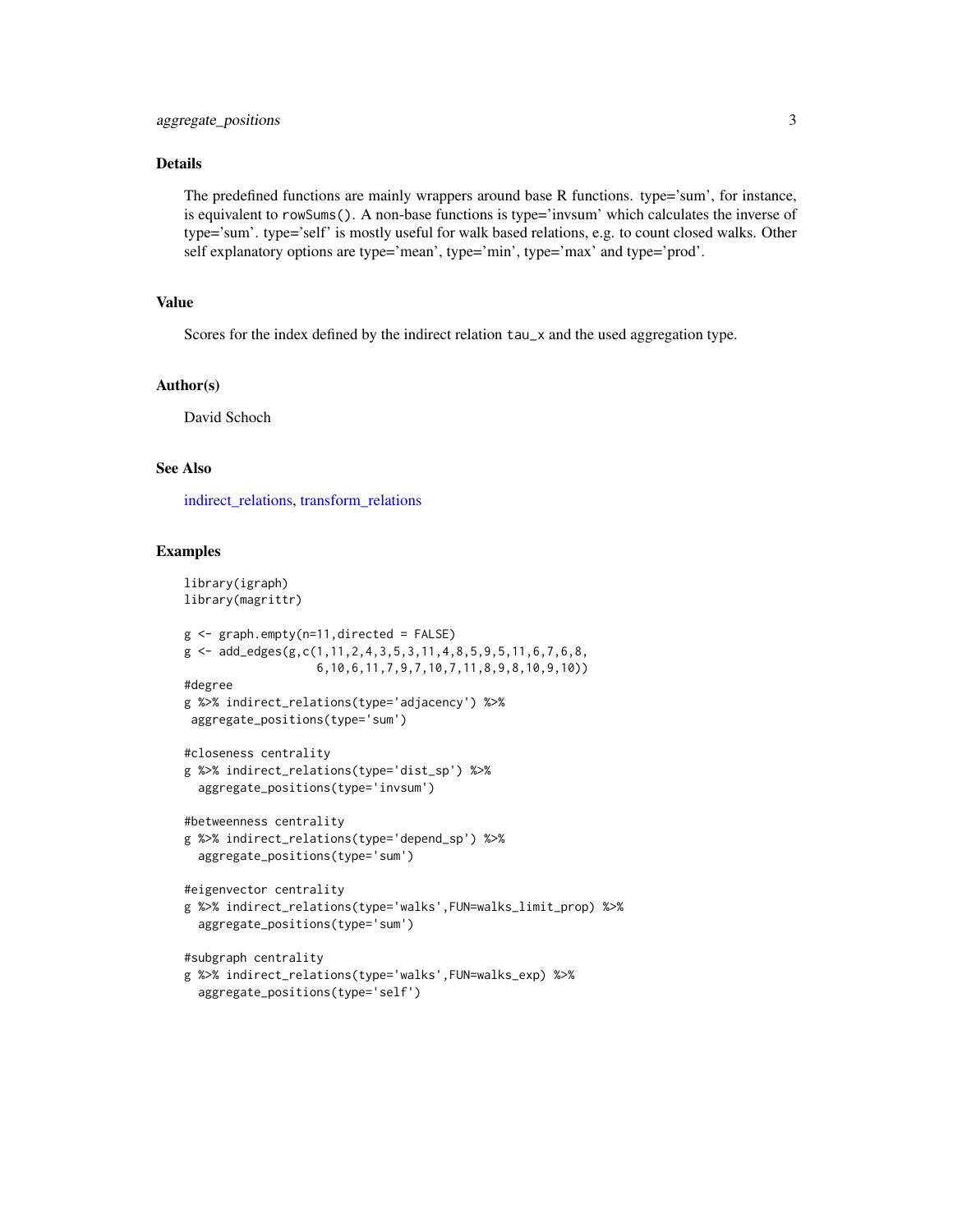<span id="page-3-1"></span><span id="page-3-0"></span>approx\_rank\_expected *Approximation of expected ranks*

#### Description

Implements a variety of functions to approximate expected ranks for partial rankings.

#### Usage

```
approx_rank_expected(P, method = "lpom")
```
#### Arguments

|        | A partial ranking as matrix object calculated with neighborhood inclusion or |
|--------|------------------------------------------------------------------------------|
|        | positional dominance.                                                        |
| method | String indicating which method to be used, see Details.                      |

#### Details

The *method* parameter can be set to

lpom local partial order model

glpom extension of the local partial order model.

loof1 based on a connection with relative rank probabilities.

loof2 extension of the previous method.

Which of the above methods performs best depends on the structure and size of the partial ranking. See vignette("benchmarks",package="netrankr") for more details.

#### Value

A vector containing approximated expected ranks.

#### Author(s)

David Schoch

#### References

Brüggemann R., Simon, U., and Mey,S, 2005. Estimation of averaged ranks by extended local partial order models. *MATCH Commun. Math. Comput. Chem.*, 54:489-518.

Brüggemann, R. and Carlsen, L., 2011. An improved estimation of averaged ranks of partial orders. *MATCH Commun. Math. Comput. Chem.*, 65(2):383-414.

De Loof, L., De Baets, B., and De Meyer, H., 2011. Approximation of Average Ranks in Posets. *MATCH Commun. Math. Comput. Chem.*, 66:219-229.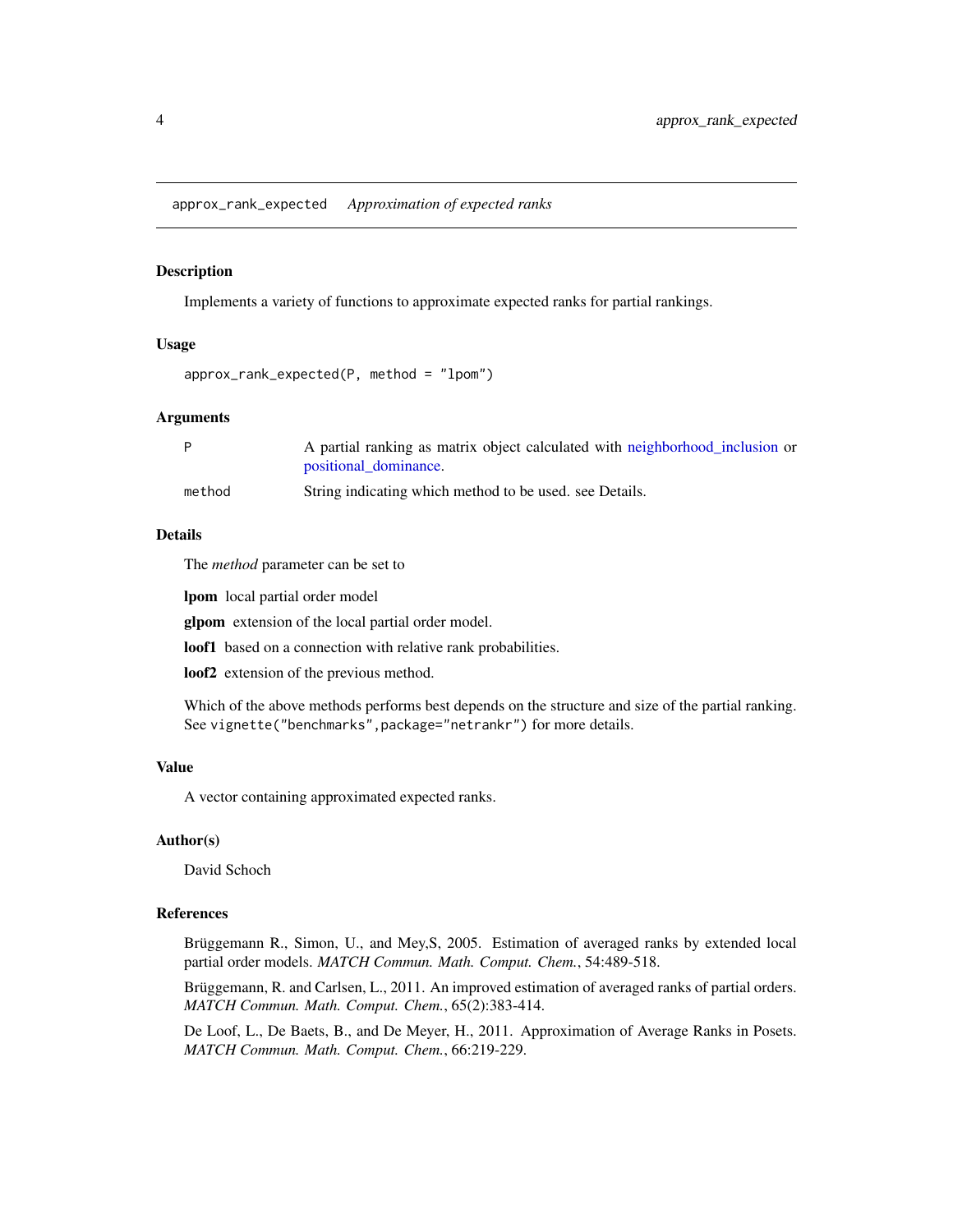#### <span id="page-4-0"></span>approx\_rank\_relative 5

#### See Also

[approx\\_rank\\_relative,](#page-4-1) [exact\\_rank\\_prob,](#page-8-1) [mcmc\\_rank\\_prob](#page-17-1)

#### Examples

```
P \leq - matrix(c(0,0,1,1,1,0,0,0,1,0,0,0,0,0,0,1,rep(0,10)),5,5,byrow=TRUE)
#Exact result
exact_rank_prob(P)$expected.rank
```

```
approx_rank_expected(P,method = 'lpom')
approx_rank_expected(P,method = 'glpom')
```
<span id="page-4-1"></span>approx\_rank\_relative *Approximation of relative rank probabilities*

#### Description

Approximate relative rank probabilities  $P(rk(u) < rk(v))$ . In a network context,  $P(rk(u) <$  $rk(v)$ ) is the probability that u is less central than v, given the partial ranking P.

#### Usage

```
approx_rank_relative(P, iterative = TRUE, num.iter = 10)
```
#### Arguments

| P         | A partial ranking as matrix object calculated with neighborhood inclusion or<br>positional dominance. |
|-----------|-------------------------------------------------------------------------------------------------------|
| iterative | Logical scalar if iterative approximation should be used.                                             |
| num.iter  | Number of iterations to be used, defaults to 10 (see Details).                                        |

#### Details

The iterative approach generally gives better approximations than the non iterative, if only slightly. The default number of iterations is based on the observation, that the approximation does not improve significantly beyond this value. This observation, however, is based on very small networks such that increasing it for large network may yield better results. See vignette("benchmarks",package="netrankr") for more details.

#### Value

a matrix containing approximation of mutual rank probabilities. relative.rank[i,j] is the probability that i is ranked lower than j

#### Author(s)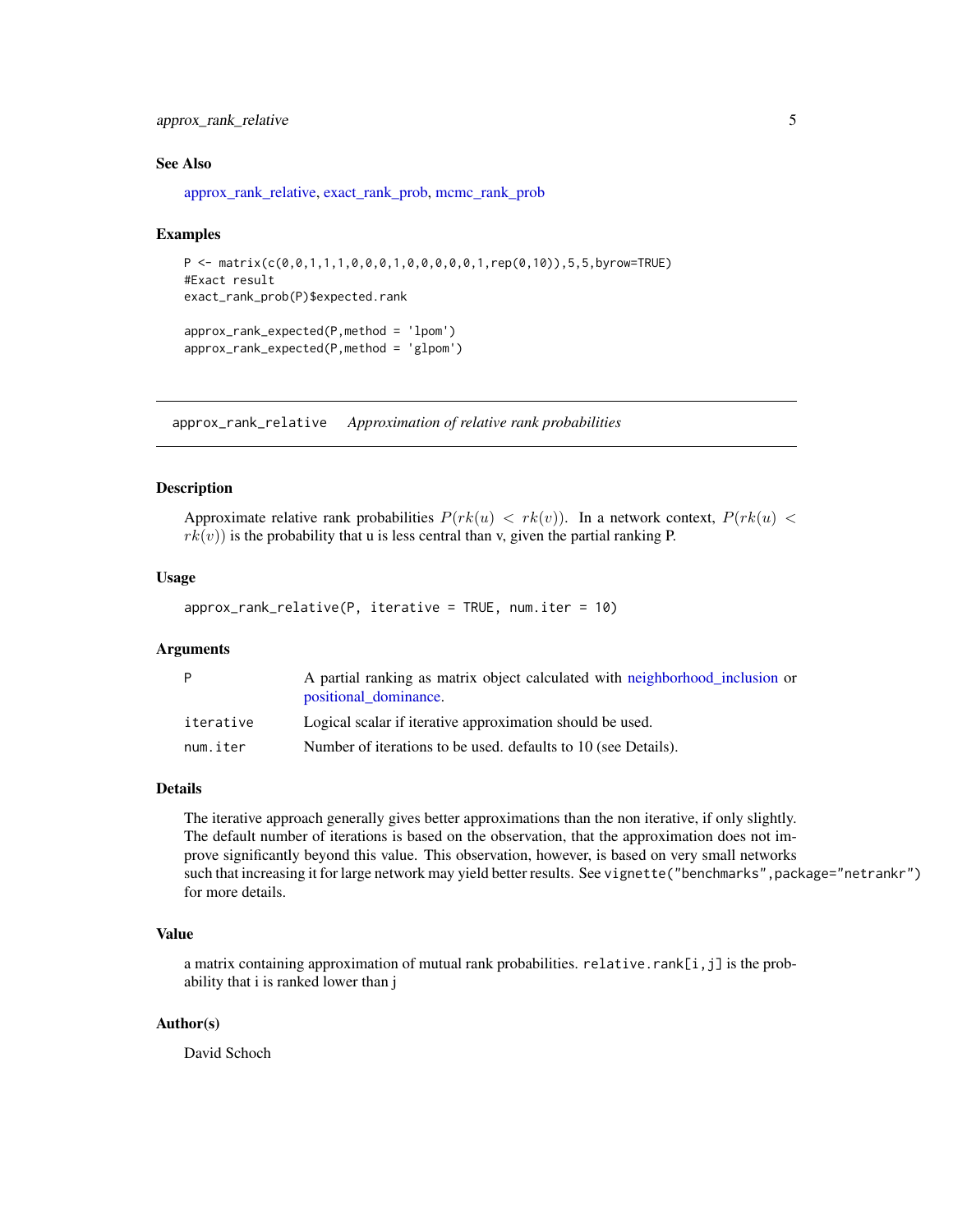#### <span id="page-5-0"></span>References

De Loof, K. and De Baets, B and De Meyer, H., 2008. Properties of mutual rank probabilities in partially ordered sets. In *Multicriteria Ordering and Ranking: Partial Orders, Ambiguities and Applied Issues*, 145-165.

#### See Also

[approx\\_rank\\_expected,](#page-3-1) [exact\\_rank\\_prob,](#page-8-1) [mcmc\\_rank\\_prob](#page-17-1)

#### Examples

```
P <- matrix(c(0,0,1,1,1,0,0,0,1,0,0,0,0,0,1,rep(0,10)),5,5,byrow=TRUE)
P
approx_rank_relative(P,iterative = FALSE)
approx_rank_relative(P,iterative = TRUE)
```
comparable\_pairs *Comparable pairs in a partial ranking*

#### Description

Calculates the fraction of comparable pairs in a partial ranking. This fraction is identical to the density of the induced undirected graph of a partial ranking.

#### Usage

```
comparable_pairs(P)
```
#### Arguments

P A partial ranking as matrix object calculated with [neighborhood\\_inclusion](#page-18-1) or [positional\\_dominance.](#page-22-1)

#### Value

Fraction of comparable pairs in P.

#### Author(s)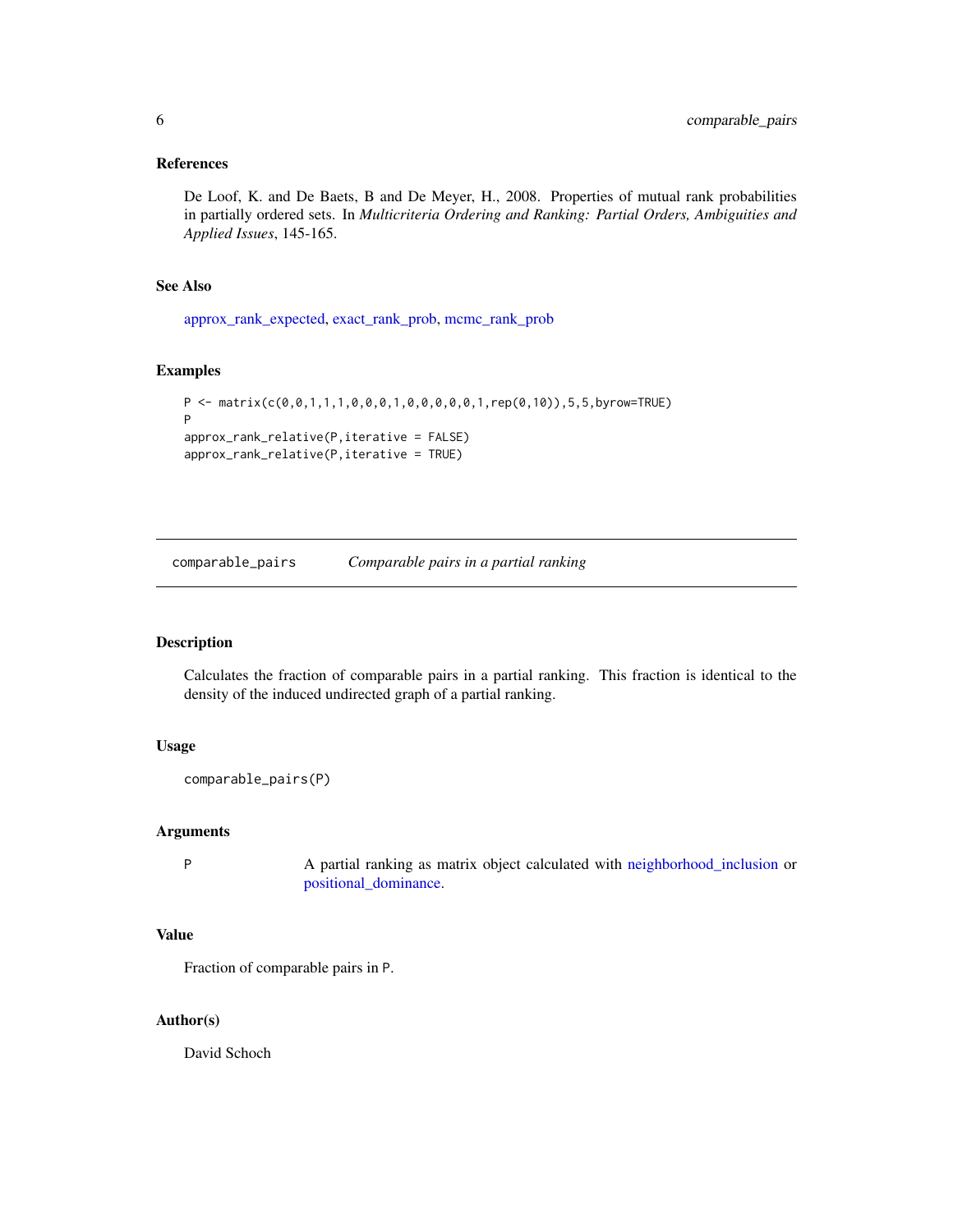#### <span id="page-6-0"></span>compare\_ranks 7

#### Examples

```
library(igraph)
g <- sample_gnp(100,0.1)
P <- neighborhood_inclusion(g)
comparable_pairs(P)
# All pairs of vertices are comparable in a threshold graph
tg <- threshold_graph(100,0.3)
P <- neighborhood_inclusion(g)
comparable_pairs(P)
```

| compare_ranks | Count occurrences of pairs in rankings |  |  |
|---------------|----------------------------------------|--|--|
|               |                                        |  |  |

#### Description

Counts the number of concordant, discordant and (left/right) ties between two rankings.

#### Usage

```
compare_ranks(x, y)
```
#### Arguments

| A numeric vector.                           |
|---------------------------------------------|
| A numeric vector with the same length as x. |

#### Details

Explicitly calculating the number of occurring cases is more robust than using correlation indices as given in the cor function. Especially left and right ties can significantly alter correlations.

#### Value

A list containing

| concordant | number of concordant pairs: $x[i] > x[j]$ and $y[i] > y[j]$ |
|------------|-------------------------------------------------------------|
| discordant | number of discordant pairs: $x[i] > x[j]$ and $y[i] < y[j]$ |
| ties       | number of tied pairs: $x[i] == x[j]$ and $y[i] == y[j]$     |
| left       | number of left ties: $x[i] == x[j]$ and $y[i] != y[j]$      |
| right      | number of right ties: $x[i] := x[j]$ and $y[i] == y[j]$     |

#### Author(s)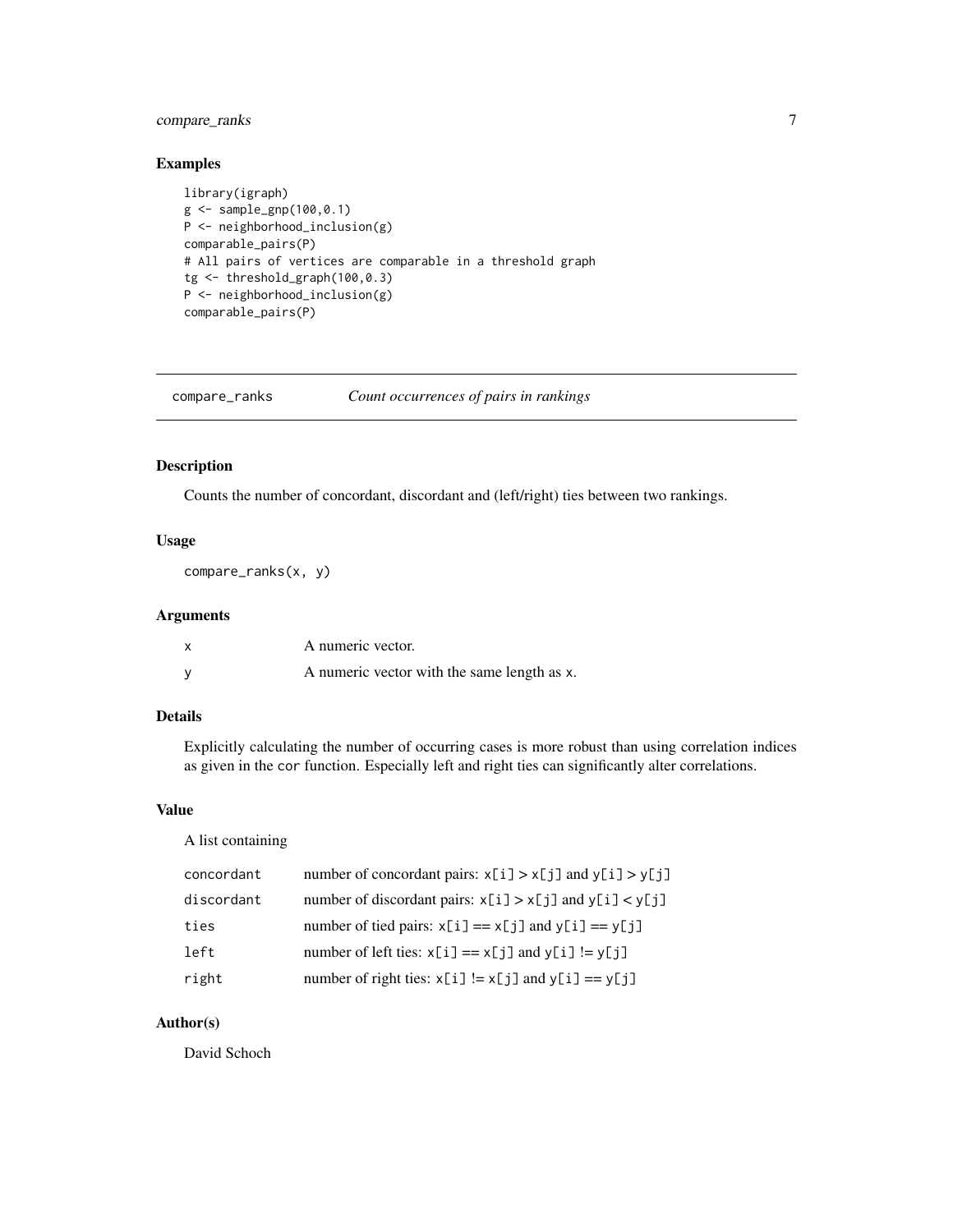#### Examples

```
library(igraph)
tg <- threshold_graph(100,0.2)
compare_ranks(degree(tg),closeness(tg)) #only concordant pairs
compare_ranks(degree(tg),betweenness(tg)) #no discordant pairs
## Rank Correlation
cor(degree(tg),closeness(tg),method='kendall') #1
cor(degree(tg),betweenness(tg),method='kendall') #not 1, although no discordant pairs
```
dominance\_graph *Partial ranking as directed graph*

#### Description

Turns a partial ranking into a directed graph. An edge  $(u, v)$  is present if P[u, v]=1, meaning that u is dominated by v.

#### Usage

```
dominance_graph(P)
```
#### Arguments

P A partial ranking as matrix object calculated with [neighborhood\\_inclusion](#page-18-1) or [positional\\_dominance.](#page-22-1)

#### Value

Directed graph as an igraph object.

#### Author(s)

David Schoch

```
library(igraph)
g <- threshold_graph(20,0.1)
P <- neighborhood_inclusion(g)
d <- dominance_graph(P)
## Not run: plot(d)
# to reduce overplotting use transitive reduction
P <- transitive_reduction(P)
d <- dominance_graph(P)
## Not run: plot(d)
```
<span id="page-7-0"></span>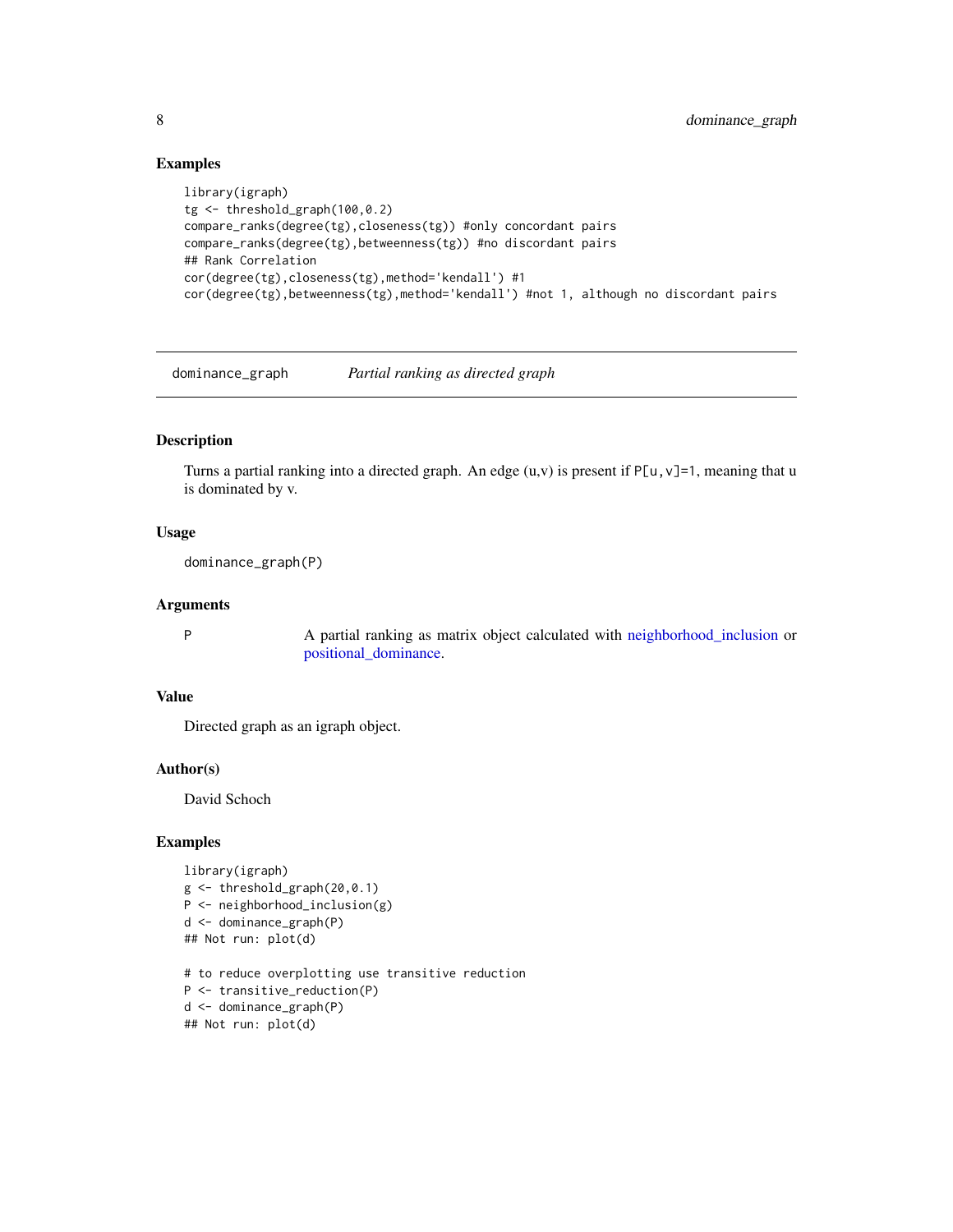#### <span id="page-8-1"></span><span id="page-8-0"></span>Description

Performs a complete and exact rank analysis of a given partial ranking. This includes rank probabilities, relative rank probabilities and expected ranks.

#### Usage

```
exact_rank_prob(P, only.results = T, verbose = F, force = F)
```
#### Arguments

| P            | A partial ranking as matrix object calculated with neighborhood inclusion or<br>positional_dominance.                                                                                  |
|--------------|----------------------------------------------------------------------------------------------------------------------------------------------------------------------------------------|
| only.results | Logical. return only results (default) or additionally the ideal tree and lattice if<br>FALSE.                                                                                         |
| verbose      | Logical, should diagnostics be printed. Defaults to FALSE.                                                                                                                             |
| force        | Logical. If FALSE (default), stops the analysis if the partial ranking has more<br>than 40 elements and less than 0.4 comparable pairs. Only change if you know<br>what you are doing. |

#### Details

The function derives rank probabilities from a given partial ranking (for instance returned by [neigh](#page-18-1)[borhood\\_inclusion](#page-18-1) or [positional\\_dominance\)](#page-22-1). This includes the calculation of expected ranks, (relative) rank probabilities and the number of possible rankings. Note that the set of rankings grows exponentially in the number of elements and the exact calculation becomes infeasible quite quickly and approximations need to be used. See vignette("benchmarks") for guidelines and [approx\\_rank\\_relative,](#page-4-1) [approx\\_rank\\_expected,](#page-3-1) and [mcmc\\_rank\\_prob](#page-17-1) for approximative methods.

#### Value

| lin.ext       | Number of possible rankings that extend P.                                                                                             |
|---------------|----------------------------------------------------------------------------------------------------------------------------------------|
| mse           | Array giving the equivalence classes of P.                                                                                             |
| rank.prob     | Matrix containing rank probabilities: rank.prob[u,k] is the probability that u<br>has rank k.                                          |
| relative.rank | Matrix containing relative rank probabilities: $relative.random$ , $rank[u, v]$ is the prob-<br>ability that u is ranked lower than v. |
| expected.rank | Expected ranks of nodes in any centrality ranking.                                                                                     |
| rank.spread   | Standard deviation of the ranking probabilities.                                                                                       |
| topo.order    | Random ranking used to build the lattice of ideals (if only $results = FALSE$ ).                                                       |
| tree          | Adjacency list (incoming) of the tree of ideals (if only $results = FALSE$ ).                                                          |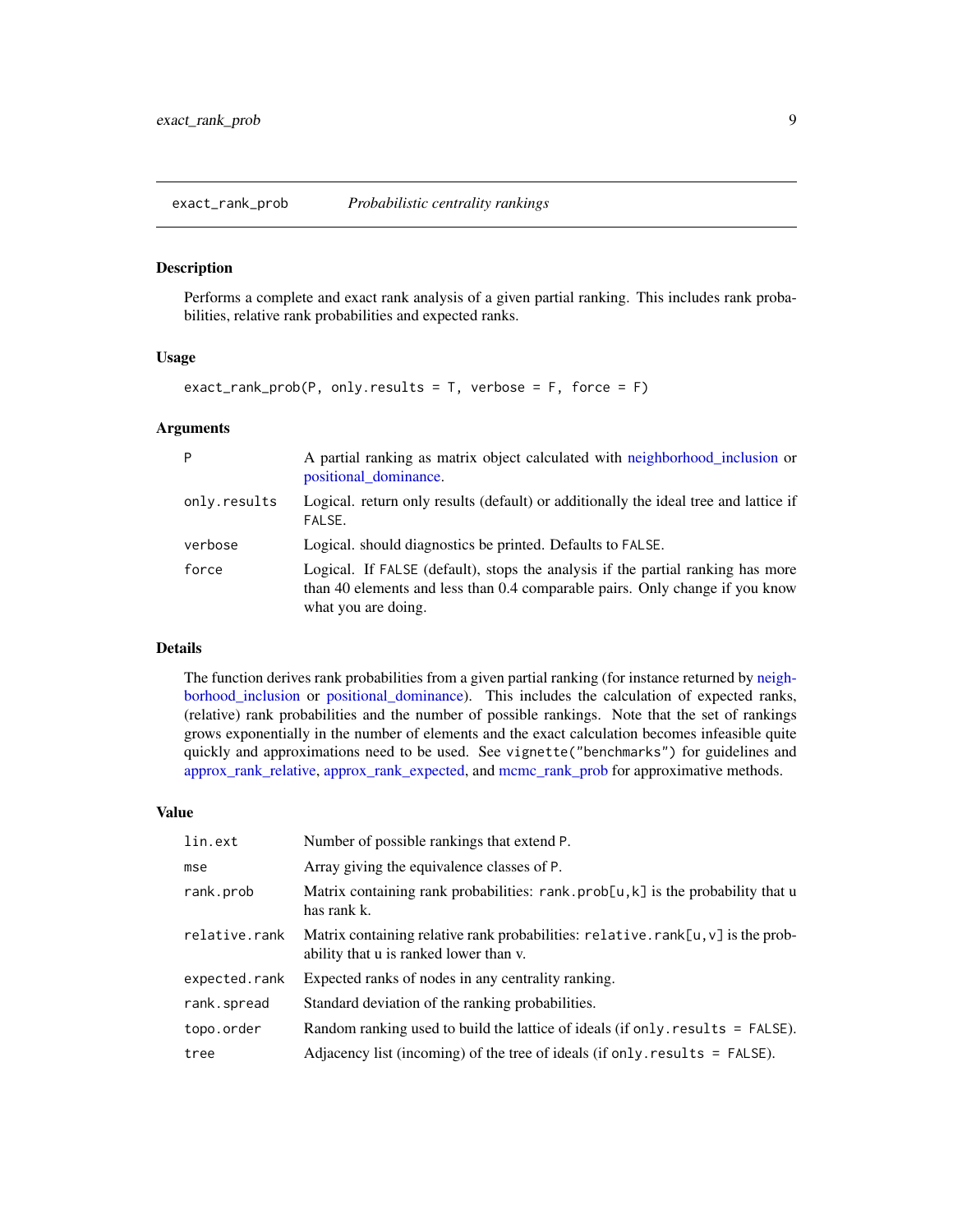<span id="page-9-0"></span>lattice Adjacency list (incoming) of the lattice of ideals (if only.results = FALSE). ideals List of order ideals (if only.results = FALSE).

In all cases, higher numerical ranks imply a higher position in the ranking. That is, the lowest ranked node has rank 1.

#### Author(s)

David Schoch, Julian Müller

#### References

De Loof, K. 2009. Efficient computation of rank probabilities in posets. *Phd thesis*, Ghent University.

De Loof, K., De Meyer, H. and De Baets, B., 2006. Exploiting the lattice of ideals representation of a poset. *Fundamenta Informaticae*, 71(2,3):309-321.

#### See Also

[approx\\_rank\\_relative,](#page-4-1) [approx\\_rank\\_expected,](#page-3-1) [mcmc\\_rank\\_prob](#page-17-1)

#### Examples

```
P <- matrix(c(0,0,1,1,1,0,0,0,1,0,0,0,0,0,1,rep(0,10)),5,5,byrow=TRUE)
P
res <- exact_rank_prob(P)
#a warning is displayed if only one ranking is possible
tg <- threshold_graph(20,0.2)
P <- neighborhood_inclusion(tg)
res <- exact_rank_prob(P)
```
florentine\_m *Florentine family marriage network*

#### Description

Florentine family marriage network

#### Usage

```
florentine_m
```
#### Format

An igraph object containing marriage links of florentine families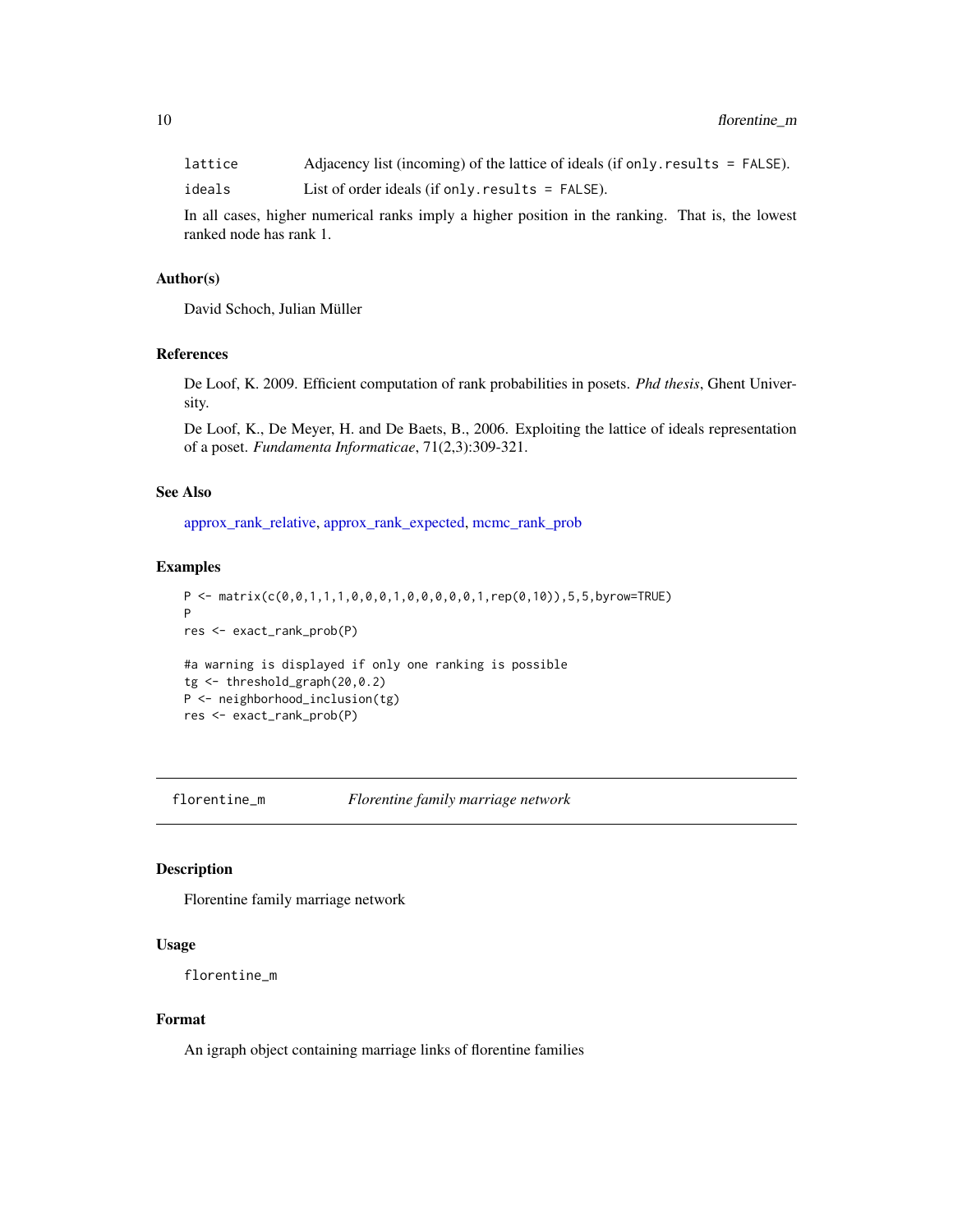#### <span id="page-10-0"></span>get\_rankings 11

#### References

Padgett, J.F. and Ansell, C.K., 1993. Robust Action and the Rise of the Medici, 1400-1434. *American Journal of Sociology*, 98(6), 1259-1319.

get\_rankings *Rankings that extend a partial ranking*

#### Description

Returns all possible rankings that extend a partial ranking.

#### Usage

get\_rankings(data, force = F)

#### Arguments

| data  | List as returned by exact_rank_prob when run with only. results = $FALSE$                                                    |
|-------|------------------------------------------------------------------------------------------------------------------------------|
| force | Logical scalar. Stops function if the number of rankings is too large. Only<br>change to TRUE if you know what you are doing |

#### Details

The ith row of the matrix contains the rank of node i in all possible rankings that are in accordance with the partial ranking P. The lowest rank possible is associated with 1.

#### Value

A matrix containing ranks of nodes in all possible rankings.

#### Author(s)

David Schoch

```
P <- matrix(c(0,0,1,1,1,0,0,0,1,0,0,0,0,0,1,rep(0,10)),5,5,byrow=TRUE)
P
res <- exact_rank_prob(P,only.results = FALSE)
get_rankings(res)
```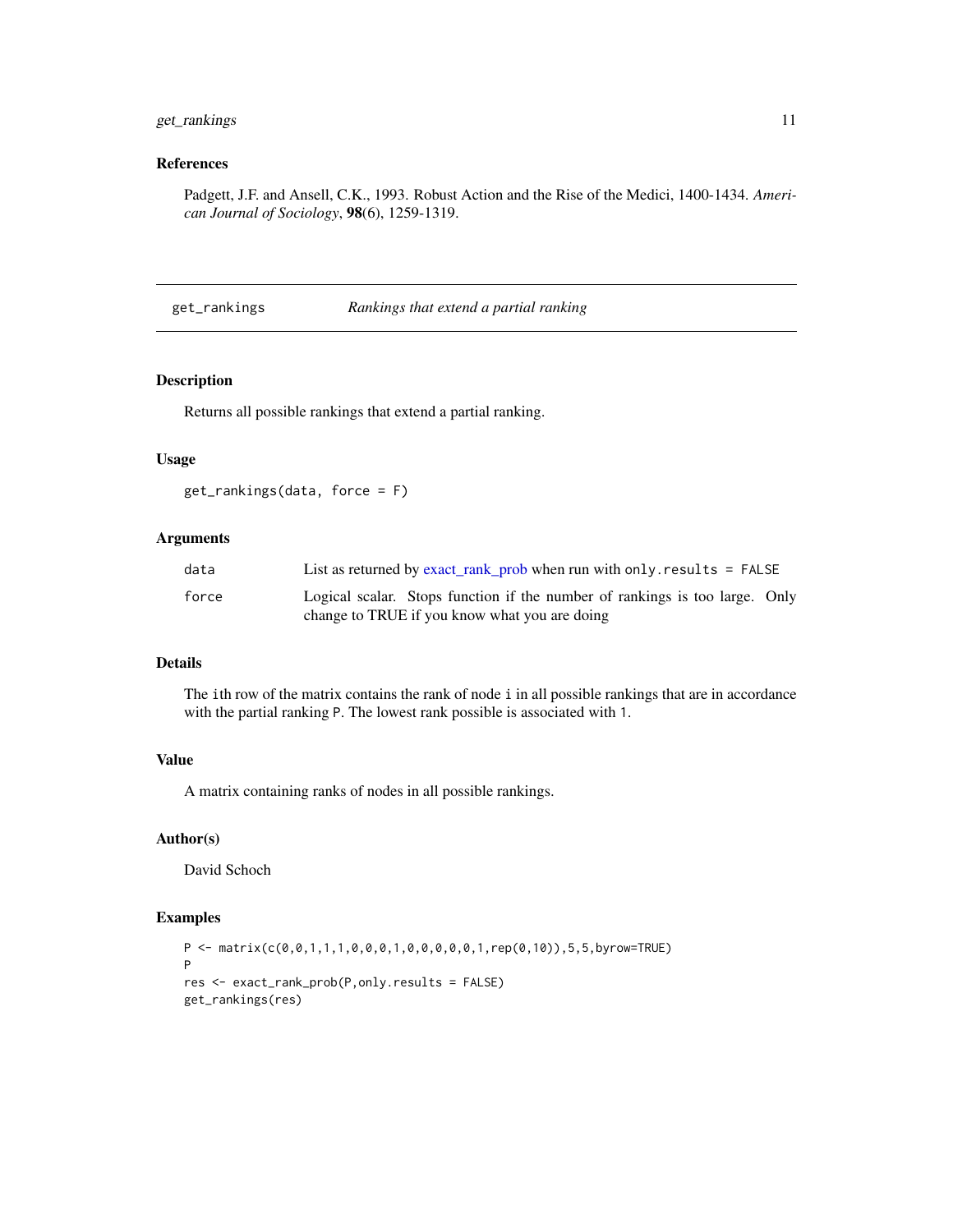<span id="page-11-0"></span>hyperbolic\_index *Hyperbolic (centrality) index*

#### Description

The hyperbolic index is an index that considers all closed walks of even or odd length on induced neighborhoods of a vertex.

#### Usage

hyperbolic\_index( $g$ , type = "odd")

#### Arguments

|      | igraph object.                                                                    |
|------|-----------------------------------------------------------------------------------|
| type | string. 'even' if only even length walks should be considered. 'odd' (Default) if |
|      | only odd length walks should be used.                                             |

#### Details

The hyperbolic index is an illustrative index that should not be used for any serious analysis. Its purpose is to show that with enough mathematical trickery, any desired result can be obtained when centrality indices are used.

#### Value

A vector containing centrality scores.

#### Author(s)

David Schoch

#### Examples

library(igraph)

```
g <- graph.empty(n=11,directed = FALSE)
g <- add_edges(g,c(1,11,2,4,3,5,3,11,4,8,5,9,5,11,6,7,6,8,
                  6,10,6,11,7,9,7,10,7,11,8,9,8,10,9,10))
hyperbolic_index(g,type = "odd")
hyperbolic_index(g,type = "even")
```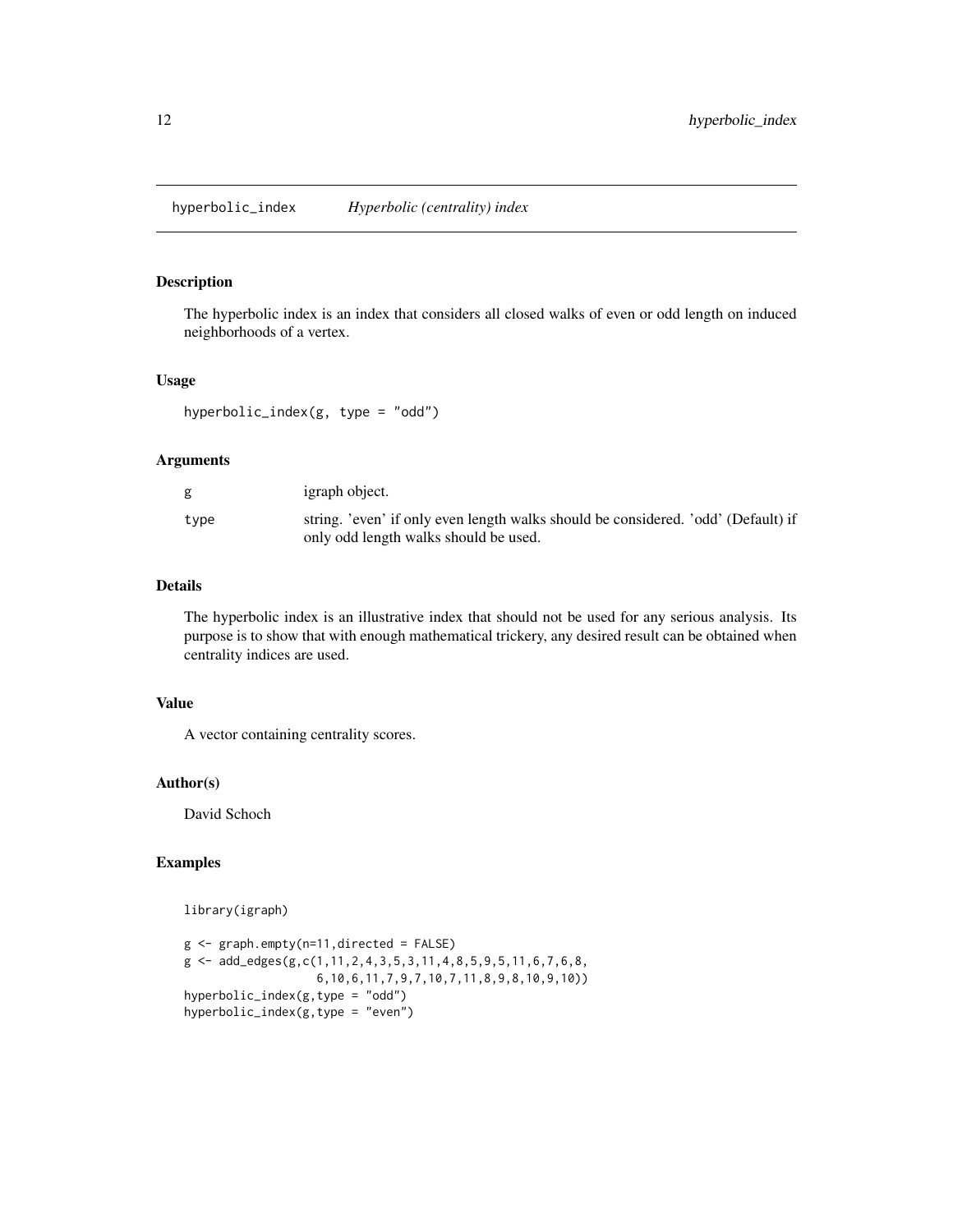<span id="page-12-0"></span>

#### Description

This shiny gadget can be used to build centrality indices based on specific indirect relations, transformations and aggregation functions.

#### Usage

index\_builder()

#### Value

code to calculate the specified index.

<span id="page-12-1"></span>indirect\_relations *Indirect relations in a network*

#### Description

Derive indirect relations for a given network. Observed relations, like presents or absence of a relation, are commonly not the center of analysis, but are transformed in a new set of indirect relation like shortest path distances among nodes. These transformations are usually an implicit step when centrality indices are used. Making this step explicit gives more possibilities, for example calculating partial centrality rankings with [positional\\_dominance.](#page-22-1)

#### Usage

```
indirect_relations(g, type = "dist_sp", lfparam = NULL, dwparam = NULL,
 netflowmode = "", rspxparam = NULL, FUN = identity, ...)
```
#### Arguments

| g           | igraph object. The network for which relations should be derived.                 |
|-------------|-----------------------------------------------------------------------------------|
| type        | String giving the relation to be calculated. See Details for options.             |
| lfparam     | Numeric parameter. Only used if type = "dist_lf".                                 |
| dwparam     | Numeric parameter. Only used if type = "dist_walk".                               |
| netflowmode | String, one of raw, frac, or norm. Only used if type = "depend_netflow".          |
| rspxparam   | Numeric parameter. Only used if type $=$ "depend_rsps" or type $=$ "depend_rspn". |
| <b>FUN</b>  | A function that allows the transformation of relations. See Details.              |
| $\ddotsc$   | Additional arguments passed to FUN.                                               |
|             |                                                                                   |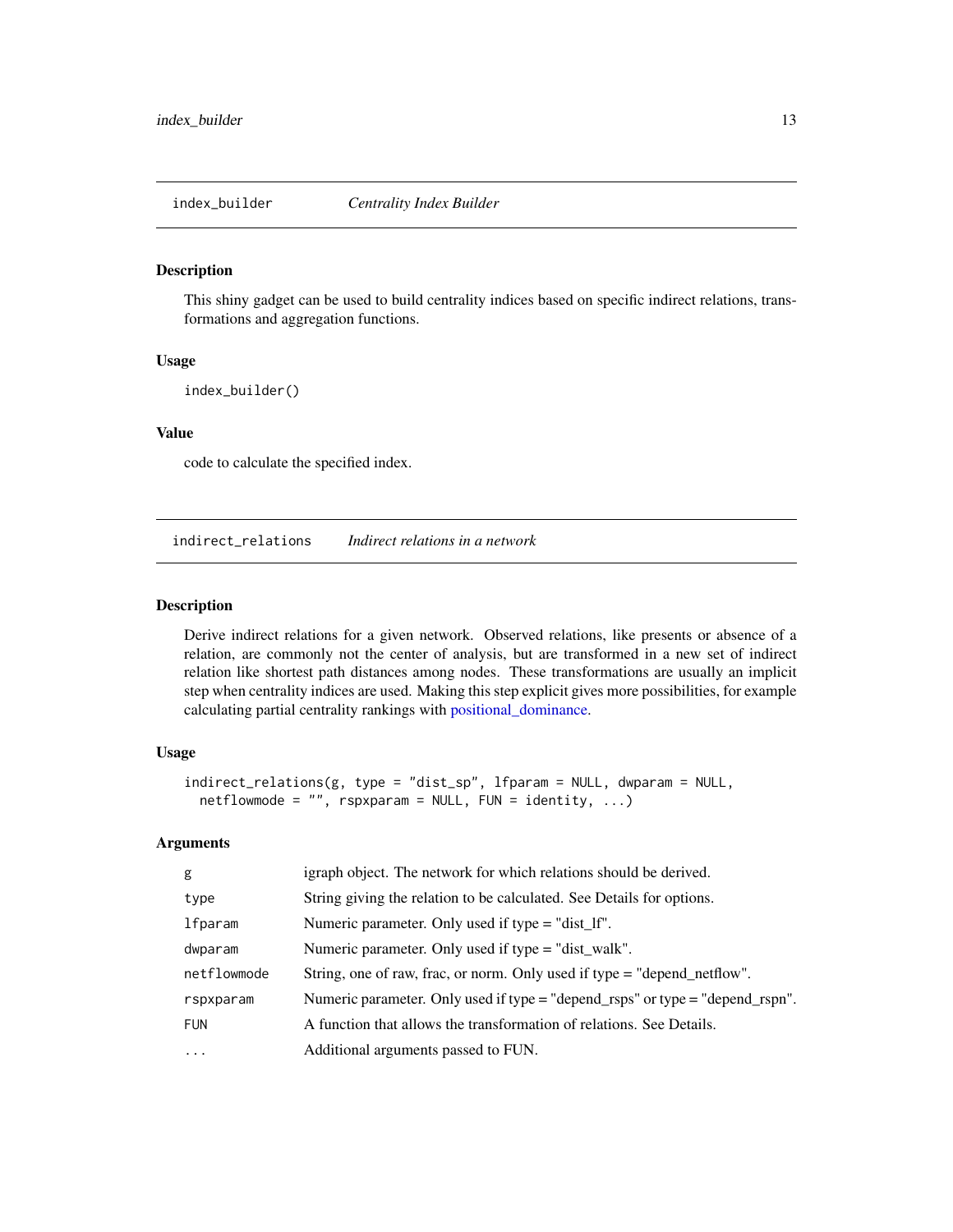<span id="page-13-0"></span>The type parameter has the following options.

*'adjacency'* returns the adjacency matrix of the network.

*'weights'* returns the weighted adjacency matrix of the network if an edge attribute 'weight' is present.

*'dist sp'* returns shortest path distances between all pairs of nodes.

*'depend\_sp'* returns dyadic dependencies

$$
\delta(u,s) = \sum_{t \in V} \frac{\sigma(s,t|u)}{\sigma(s,t)}
$$

where  $\sigma(s,t|u)$  is the number of shortest paths from s to t that include u and  $\sigma(s,t)$  is the total number of shortest (s,t)-paths. This relation is used for betweenness-like centrality indices.

*'walks'* returns walk counts between pairs of nodes, usually they are weighted decreasingly in their lengths or other properties which can be done by adding a function in FUN. See [transform\\_relations](#page-26-1) for options.

*'dist\_resist'* returns the resistance distance between all pairs of nodes.

*'dist\_lf'* returns a logarithmic forest distance  $d_{\alpha}(s, t)$ . The logarithmic forest distances form a one-parametric family of distances, converging to shortest path distances as  $\alpha$  − > 0 and to the resistance distance as  $\alpha$  >  $\infty$ . See (Chebotarev, 2011) for more details. The parameter 1 f param can be used to tune  $\alpha$ .

'dist\_walk' returns the walk distance  $d_{\alpha}^{W}(s,t)$  between nodes. The walk distances form a oneparametric family of distances, converging to shortest path distances as  $\alpha$  > 0 and to longest walk distances for  $\alpha$   $>$   $\infty$ . Walk distances contain the logarithmic forest distances as a special case. See (Chebotarev, 2012) for more details.

*'dist\_rwalk'* returns the expected length of a random walk between two nodes. For more details see (Noh and Rieger, 2004)

*'depend\_netflow'* returns dependencies based on network flow (See Freeman et al.,1991). If netflowmode="raw", the function returns

$$
\delta(u, s) = \sum_{t \in V} f(s, t, G) - f(s, t, G - v)
$$

where  $f(s,t,G)$  is the maximum flow from s to t in G and  $f(s,t,G-v)$  in G without the node v. For netflowmode="frac" it returns dependencies in the form, similar to shortest path dependencies:

$$
\delta(u,s) = \sum_{t \in V} \frac{f(s,t,G) - f(s,t,G-v)}{f(s,t,G)}
$$

*'depend\_curflow'* returns pairwise dependencies based on current flow. The relation is based on the same idea as 'depend\_sp' and 'depend\_netflow'. However, instead of considering shortest paths or network flow, the current flow (or equivalent: random walks) between nodes are of interest. See (Newman, 2005) for details.

*'depend\_exp'* returns pairwise dependencies based on 'communicability':

$$
\delta(u,s) = \sum_{t \in V} \frac{exp(A)_{st} - exp(A + E(u))_{st}}{exp(A)_{st}},
$$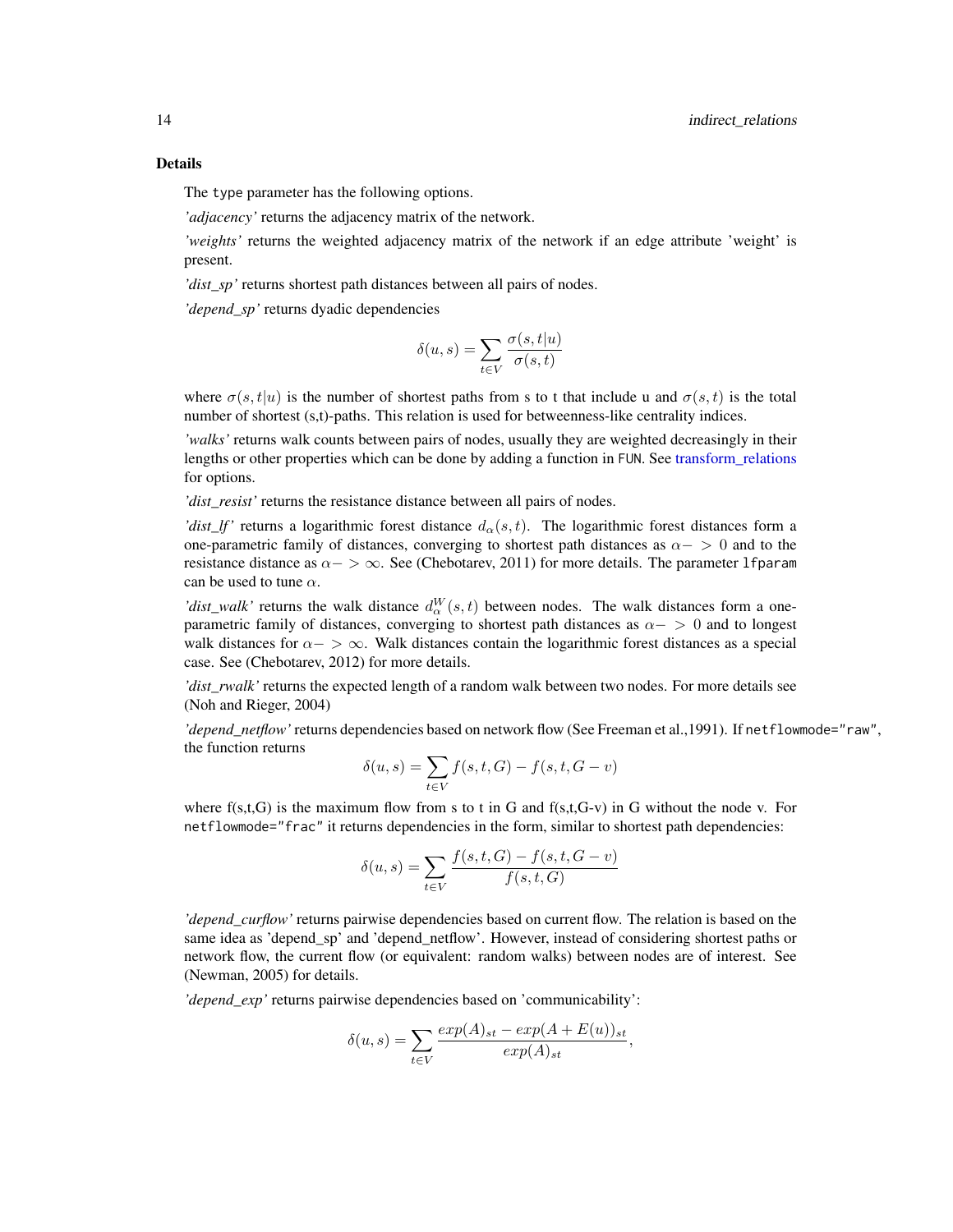<span id="page-14-0"></span>where  $E(u)$  has nonzeros only in row and column u, and in this row and column has  $-1$  if A has  $+1$ . See (Estrada et al., 2009) for additional details.

*'depend\_rsps'*. Simple randomized shortest path dependencies. The simple RSP dependency of a node u with respect to absorbing paths from s to t, is defined as the expected number of visits through u over all s-t-walks. The parameter rspxparam is the "inverse temperature parameter". If it converges to infinity, only shortest paths are considered and the expected number of visits to a node on a shortest path approaches the probability of following that particular path. When the parameter converges to zero, then the dependencies converge to the expected number of visits to a node over all absorbing walks with respect to the unbiased random walk probabilities. This means for undirected networks, that the relations converge to adjacency. See (Kivimäki et al., 2016) for details.

*'depend\_rspn'* Net randomized shortest path dependencies. The parameter rspxparam is the "inverse temperature parameter". The asymptotic for the infinity case are the same as for 'depend\_rsps'. If the parameter approaches zero, then it converges to 'depend\_curflow'. The net randomized shortest path dependencies are closely related to the random walk interpretation of current flows. See (Kivimäki et al., 2016) for technical details.

The function FUN is used to transform the indirect relation. See [transform\\_relations](#page-26-1) for predefined functions and additional help.

#### Value

A matrix containing indirect relations in a network.

#### Author(s)

David Schoch

#### References

Chebotarev, P., 2012. The walk distances in graphs. *Discrete Applied Mathematics*, 160(10), pp.1484-1500.

Chebotarev, P., 2011. A class of graph-geodetic distances generalizing the shortest-path and the resistance distances. *Discrete Applied Mathematics* 159,295-302.

Noh, J.D. and Rieger, H., 2004. Random walks on complex networks. *Physical Review Letters*, 92(11), p.118701.

Freeman, L.C., Borgatti, S.P., and White, D.R., 1991. Centrality in Valued Graphs: A Measure of Betweenness Based on Network Flow. *Social Networks* 13(2), 141-154.

Newman, M.E., 2005. A measure of betweenness centrality based on random walks. *Social Networks*, 27(1), pp.39-54.

Estrada, E., Higham, D.J., and Hatano, N., 2009. Communicability betweenness in complex networks. *Physica A* 388,764-774.

Kivimäki, I., Lebichot, B., Saramäki, J., and Saerens, M., 2016. Two betweenness centrality measures based on Randomized Shortest Paths *Scientific Reports* 6: 19668

#### See Also

[aggregate\\_positions](#page-1-1) to build centrality indices, [positional\\_dominance](#page-22-1) to derive dominance relations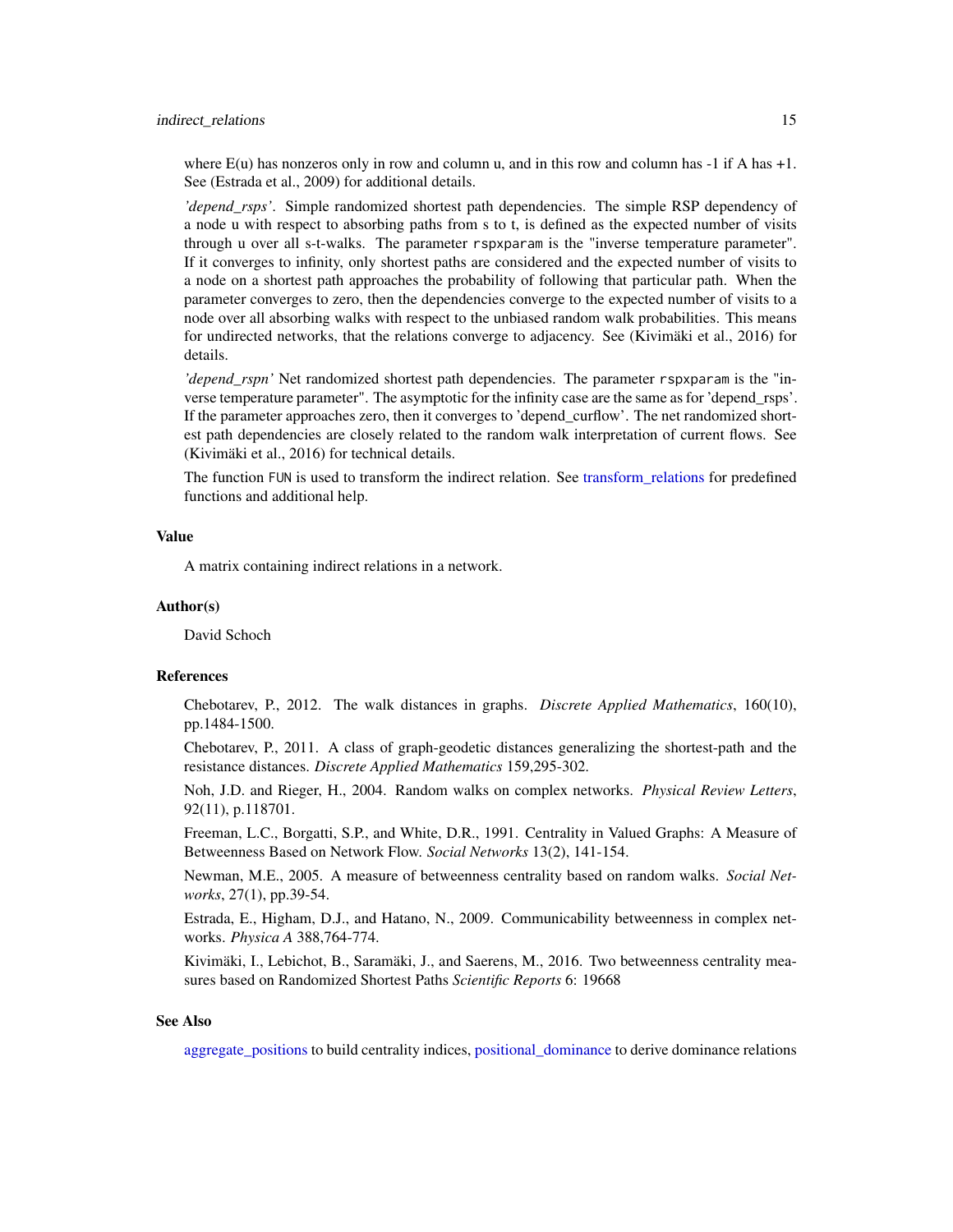#### Examples

```
library(igraph)
g \leftarrow graph.empty(n=11, directed = FALSE)g \leftarrow add\_edges(g, c(1, 11, 2, 4, 3, 5, 3, 11, 4, 8, 5, 9, 5, 11, 6, 7, 6, 8,6,10,6,11,7,9,7,10,7,11,8,9,8,10,9,10))
#shortest path distances
D \le - indirect_relations(g, type = "dist_sp")
#inverted shortest path distances
D \le indirect_relations(g, type = "dist_sp", FUN = dist_inv)
#shortes path dependencies (used for betweenness)
D \le - indirect_relations(g, type = "depend_sp")
#walks attenuated exponentially by their length
```

```
W \le indirect_relations(g,type = "walks", FUN = walks_exp)
```
is\_preserved *Check preservation*

#### Description

Checks if a partial ranking is preserved in the ranking induced by scores.

#### Usage

is\_preserved(P, scores)

#### Arguments

|        | A partial ranking as matrix object calculated with neighborhood_inclusion or |
|--------|------------------------------------------------------------------------------|
|        | positional dominance.                                                        |
| scores | Numeric vector containing the scores of a centrality index.                  |

#### Details

In order for a score vector to preserve a partial ranking, the following condition must be fulfilled: P[u,v]==1 & scores[i]<=scores[j].

#### Value

Logical scaler whether scores preserves the relations in P.

#### Author(s)

<span id="page-15-0"></span>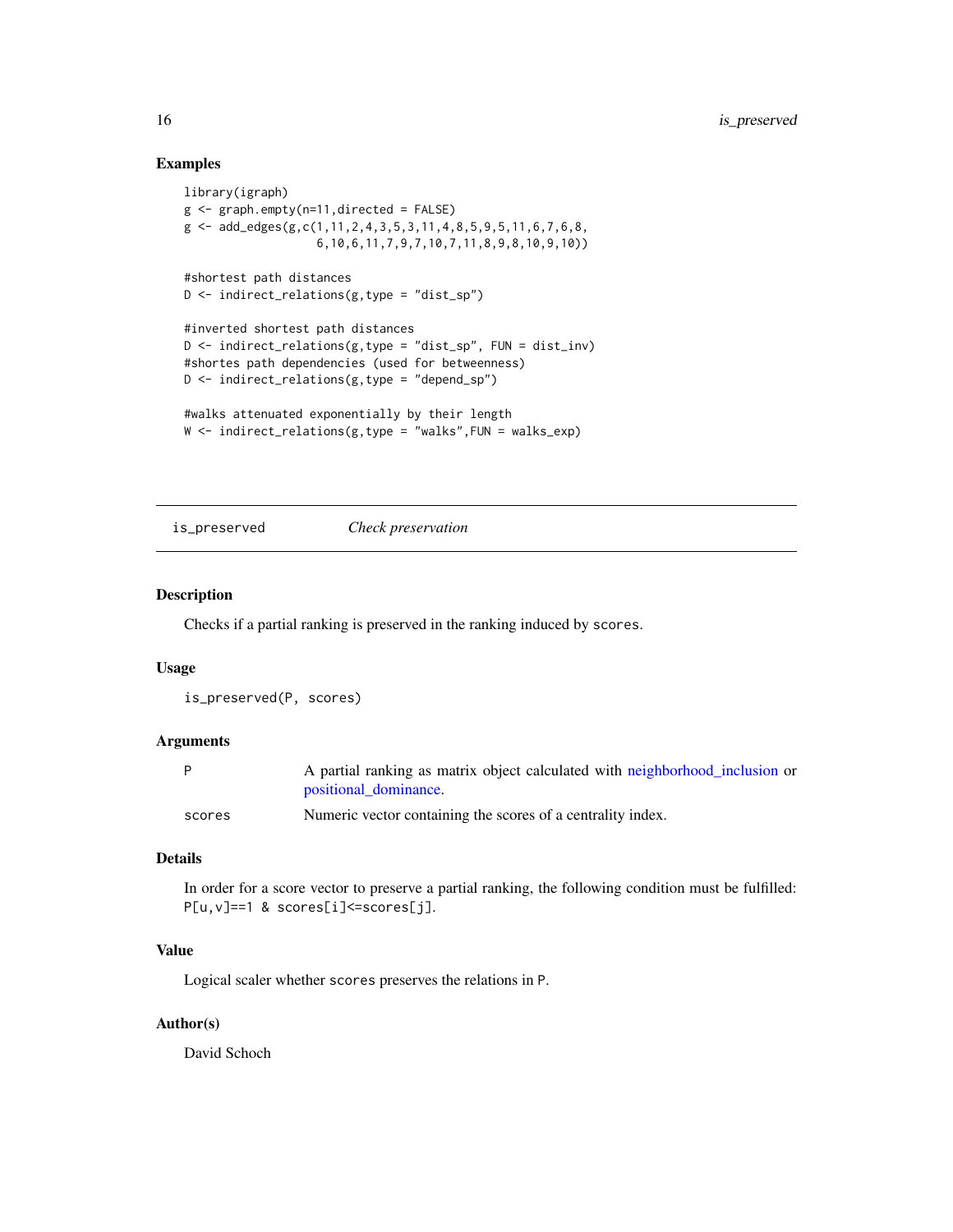#### <span id="page-16-0"></span>majorization\_gap 17

#### Examples

```
library(igraph)
# standard measures of centrality preserve the neighborhood inclusion preorder
g \leq - graph.empty(n=11,directed = FALSE)
g \leftarrow add\_edges(g, c(1, 11, 2, 4, 3, 5, 3, 11, 4, 8, 5, 9, 5, 11, 6, 7, 6, 8,6,10,6,11,7,9,7,10,7,11,8,9,8,10,9,10))
P<-neighborhood_inclusion(g)
is_preserved(P,degree(g))
is_preserved(P,betweenness(g))
is_preserved(P,closeness(g))
```
majorization\_gap *Majorization gap*

#### Description

Calculates the (normalized) majorization gap of an undirected graph. The majorization gap indicates how far the degree sequence of a graph is from a degree sequence of a [threshold\\_graph.](#page-25-1)

#### Usage

majorization\_gap(g, norm = TRUE)

#### Arguments

|      | An igraph object                                                      |
|------|-----------------------------------------------------------------------|
| norm | True (Default) if the normalized majorization gap should be returned. |

#### Details

The distance is measured by the number of *reverse unit transformations* necessary to turn the degree sequence into a threshold sequence. First, the *corrected conjugated degree sequence* d' is calculated from the degree sequence d as follows:

$$
d'_{k} = |\{i : i < k \land d_{i} \ge k - 1\}| + |\{i : i > k \land d_{i} \ge k\}|.
$$

the majorization gap is then defined as

$$
1/2\sum_{k=1}^{n}\max\{d_{k}'-d_{k},0\}
$$

The higher the value, the further away is a graph to be a threshold graph.

#### Value

Majorization gap of an undirected graph.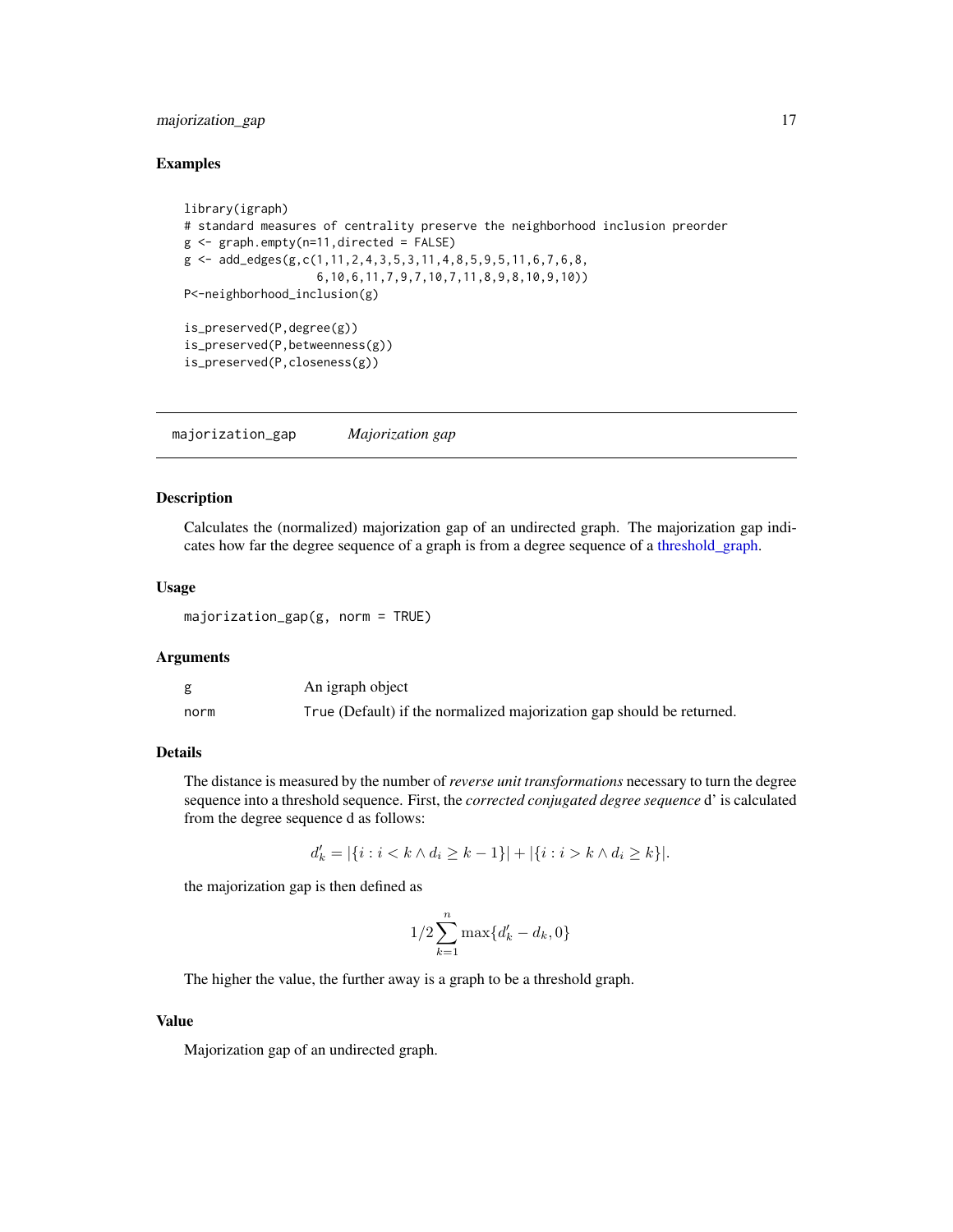#### <span id="page-17-0"></span>Author(s)

David Schoch

#### References

Schoch, D., Valente, T. W. and Brandes, U., 2017. Correlations among centrality indices and a class of uniquely ranked graphs. *Social Networks* 50, 46–54.

Arikati, S.R. and Peled, U.N., 1994. Degree sequences and majorization. *Linear Algebra and its Applications*, 199, 179-211.

#### Examples

```
library(igraph)
g <- graph.star(5,'undirected')
majorization_gap(g) #0 since star graphs are threshold graphs
g <- sample_gnp(100,0.15)
```
majorization\_gap(g,norm=TRUE) #fraction of reverse unit transformation majorization\_gap(g,norm=FALSE) #number of reverse unit transformation

<span id="page-17-1"></span>mcmc\_rank\_prob *Estimate rank probabilities with Markov Chains*

#### Description

Performs a probabilistic rank analysis based on an almost uniform sample of possible rankings that preserve a partial ranking.

#### Usage

 $mcmc$ \_rank\_prob(P, rp = nrow(P)^3)

#### Arguments

| P  | P A partial ranking as matrix object calculated with neighborhood inclusion or<br>positional dominance. |
|----|---------------------------------------------------------------------------------------------------------|
| rp | Integer indicating the number of samples to be drawn.                                                   |

#### Details

This function can be used instead of [exact\\_rank\\_prob](#page-8-1) if the number of elements in P is too large for an exact computation. As a rule of thumb, the number of samples should be at least cubic in the number of elements in P. See vignette("benchmarks",package="netrankr") for guidelines and benchmark results.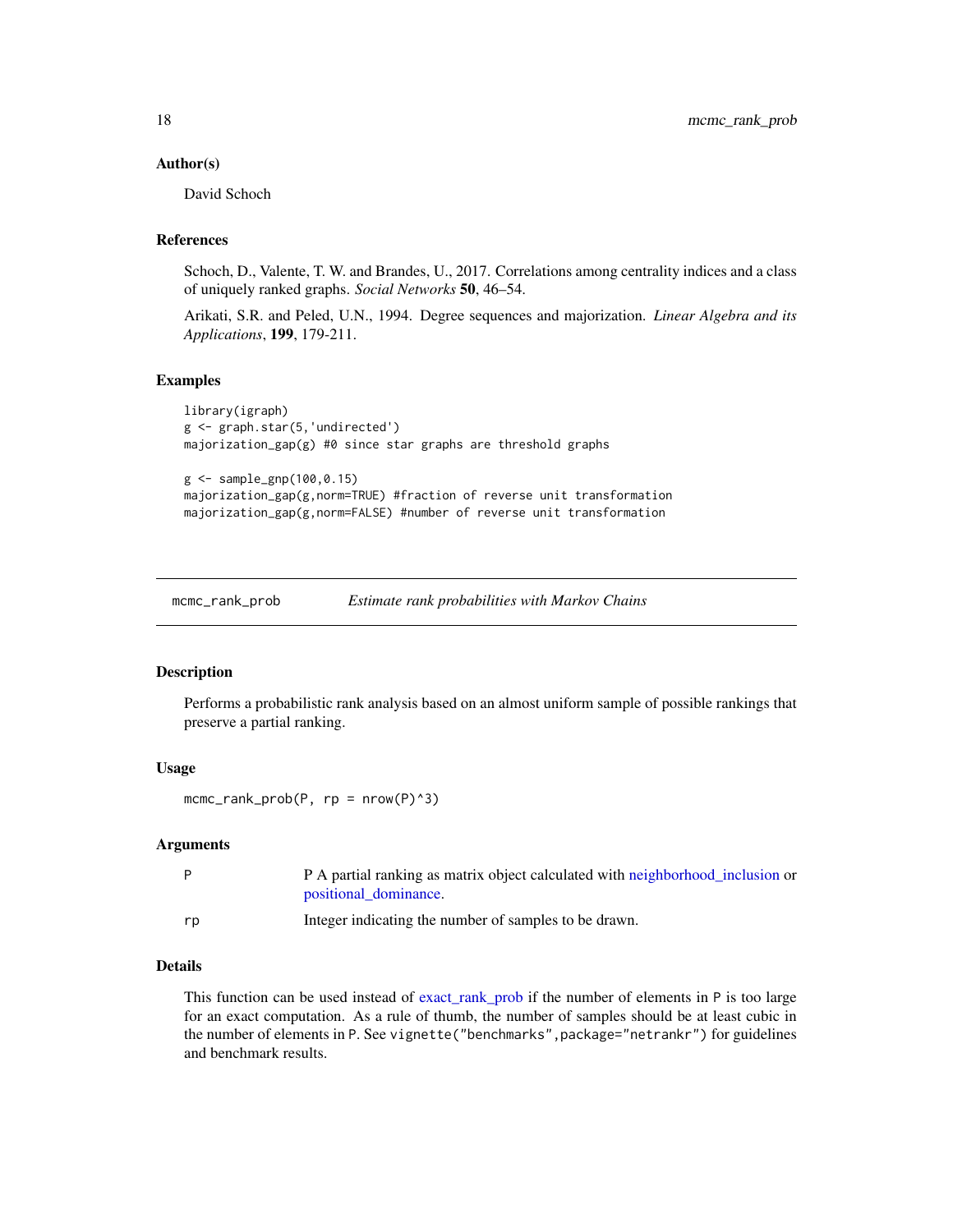#### <span id="page-18-0"></span>Value

| expected.rank Estimated expected ranks of nodes                                           |
|-------------------------------------------------------------------------------------------|
| relative.rank Matrix containing estimated relative rank probabilities: relative.rank[u,v] |
| is the probability that u is ranked lower than v.                                         |

#### Author(s)

David Schoch

#### References

Bubley, R. and Dyer, M., 1999. Faster random generation of linear extensions. *Discrete Mathematics*, 201(1):81-88

#### See Also

[exact\\_rank\\_prob,](#page-8-1) [approx\\_rank\\_relative,](#page-4-1) [approx\\_rank\\_expected](#page-3-1)

#### Examples

```
## Not run:
data("florentine_m")
P <- neighborhood_inclusion(florentine_m)
res <- exact_rank_prob(P)
mcmc \leq mcmc_rank_prob(P,rp = vcount(g)^3)
# mean absolute error (expected ranks)
mean(abs(res$expected.rank-mcmc$expected.rank))
```

```
## End(Not run)
```
<span id="page-18-1"></span>neighborhood\_inclusion

*Neighborhood-inclusion preorder*

#### Description

Calculates the neighborhood-inclusion preorder of an undirected graph.

#### Usage

```
neighborhood_inclusion(g)
```
#### Arguments

g An igraph object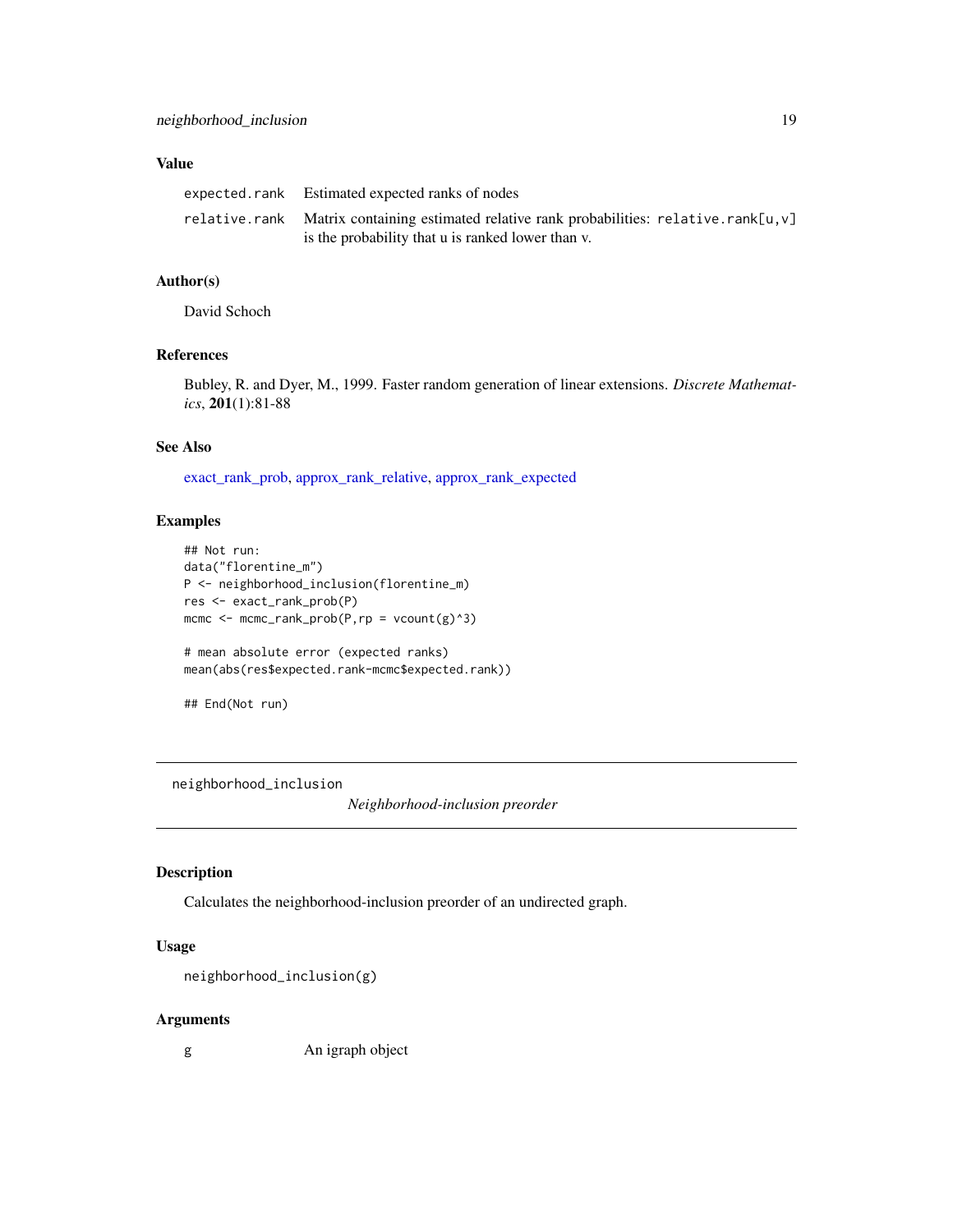#### Details

Neighborhood-inclusion is defined as

$$
N(u) \subseteq N[v]
$$

where  $N(u)$  is the neighborhood of u and  $N[v] = N(v) \cup \{v\}$  is the closed neighborhood of v.  $N(u) \subseteq N[v]$  implies that  $c(u) \leq c(v)$ , where c is a centrality index based on a specific path algebra. Indices falling into this category are closeness (and variants), betweenness (and variants) as well as many walk-based indices (eigenvector and subgraph centrality, total communicability,...).

#### Value

The neighborhood-inclusion preorder of g as matrix object. P[u, v]=1 if  $N(u) \subseteq N[v]$ 

#### Author(s)

David Schoch

#### References

Schoch, D. and Brandes, U., 2016. Re-conceptualizing centrality in social networks. *European Journal of Applied Mathematics* 27(6), 971-985.

Brandes, U. Heine, M., Müller, J. and Ortmann, M., 2017. Positional Dominance: Concepts and Algorithms. *Conference on Algorithms and Discrete Applied Mathematics*, 60-71.

#### See Also

[positional\\_dominance,](#page-22-1) [exact\\_rank\\_prob](#page-8-1)

```
library(igraph)
#the neighborhood inclusion preorder of a star graph is complete
g <- graph.star(5,'undirected')
P <- neighborhood_inclusion(g)
comparable_pairs(P)
```

```
#the same holds for threshold graphs
tg <- threshold_graph(50,0.1)
P <- neighborhood_inclusion(tg)
comparable_pairs(P)
```

```
#standard centrality indices preserve neighborhood-inclusion
g \leftarrow graph.empty(n=11, directed = FALSE)g \leftarrow add\_edges(g, c(1, 11, 2, 4, 3, 5, 3, 11, 4, 8, 5, 9, 5, 11, 6, 7, 6, 8,6,10,6,11,7,9,7,10,7,11,8,9,8,10,9,10))
P <- neighborhood_inclusion(g)
```

```
is_preserved(P,degree(g))
is_preserved(P,closeness(g))
is_preserved(P,betweenness(g))
```
<span id="page-19-0"></span>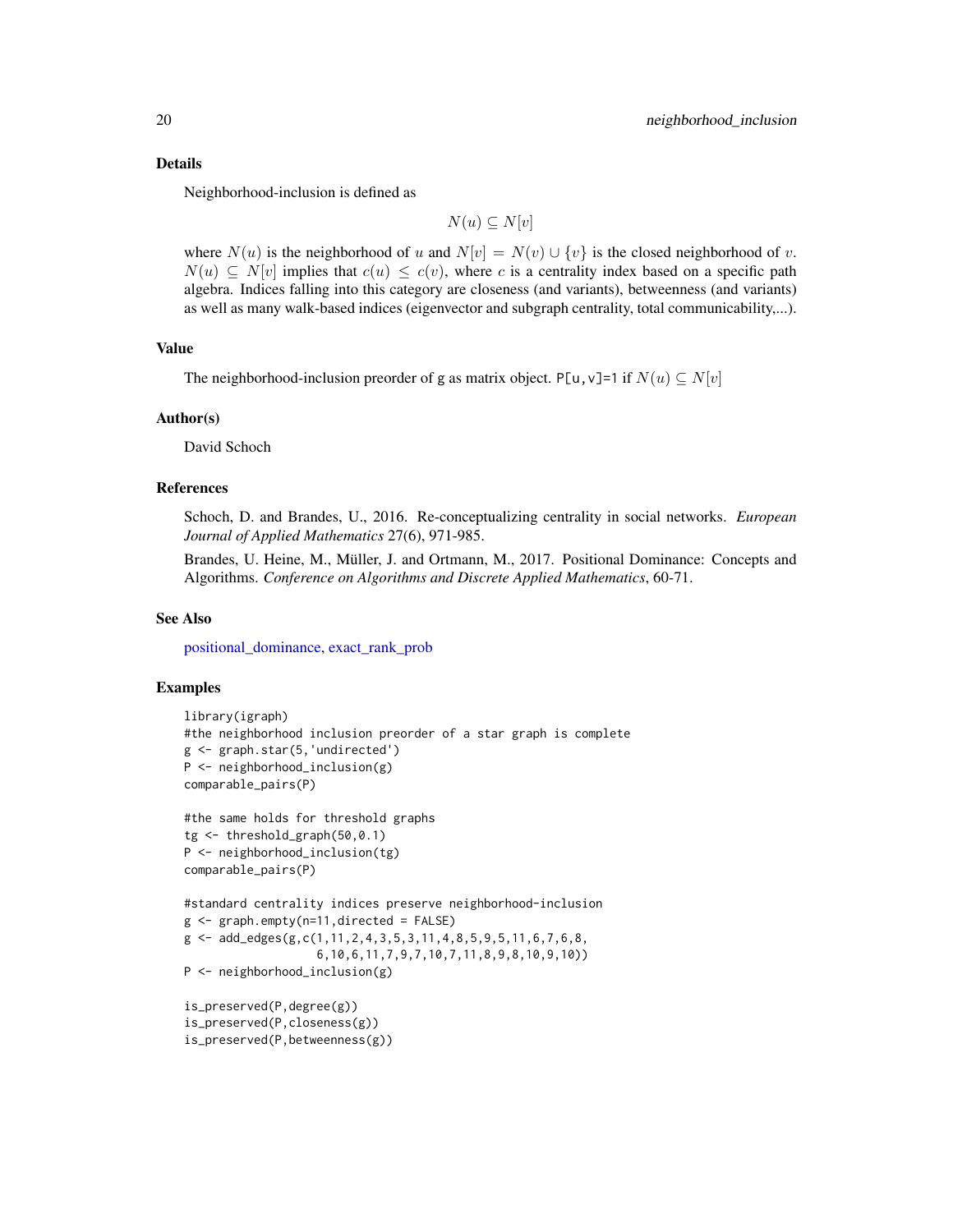<span id="page-20-0"></span>

#### **Description**

netrankr provides several functions to analyze partial rankings for network centrality. The main focus lies on methods that do not necessarily rely on indices like degree, betweenness or closeness. However, the package also provides more than 20 indices, which can be constructed via a Rstudio addin.

The package follows the philosophy, that centrality can be decomposed in a series of micro steps. Starting from a network, indirect relations can be derived which can either be aggregated into an index with [aggregate\\_positions,](#page-1-1) or alternatively turned into a partial ranking with [positional\\_dominance.](#page-22-1) The partial ranking can then be further analyzed with [exact\\_rank\\_prob,](#page-8-1) to obtain probabilistic centrality rankings.

#### Details

Some features of the package are:

- Working with the neighborhood inclusion preorder. This forms the bases for any centrality analysis on undirected and unweighted graphs. More details can be found in the dedicated vignette: vignette("neighborhood\_inclusion",package = "netrankr")
- Constructing graphs with a unique centrality ranking. This class of graphs, known as threshold graphs, can be used to benchmark centrality indices, since they only allow for one ranking of the nodes. For more details consult the vignette: vignette("threshold\_graph",package = "netrankr")
- Probabilistic centrality. Why apply a handful of indices and choosing the one that fits best, when it is possible to analyze all centrality rankings at once? The package includes several function to calculate rank probabilities of nodes in a network. These include expected ranks and relative rank probabilities (how likely is it that a node is more central than another?) Consult vignette("probabilistic\_cent",package = "netrankr") for more info.

The package provides several additional vignettes that explain the functionality of netrankr and its conceptual ideas. See browseVignettes(package = 'netrankr') or the [online manual.](https://schochastics.github.io/netrankr)

<span id="page-20-1"></span>plot\_rank\_intervals *Plot rank intervals*

#### **Description**

Compute rank intervals (minimal and maximal possible rank) and visualize them with ggplot.

#### Usage

```
plot_rank_intervals(P, cent.df, ties.method = "min")
```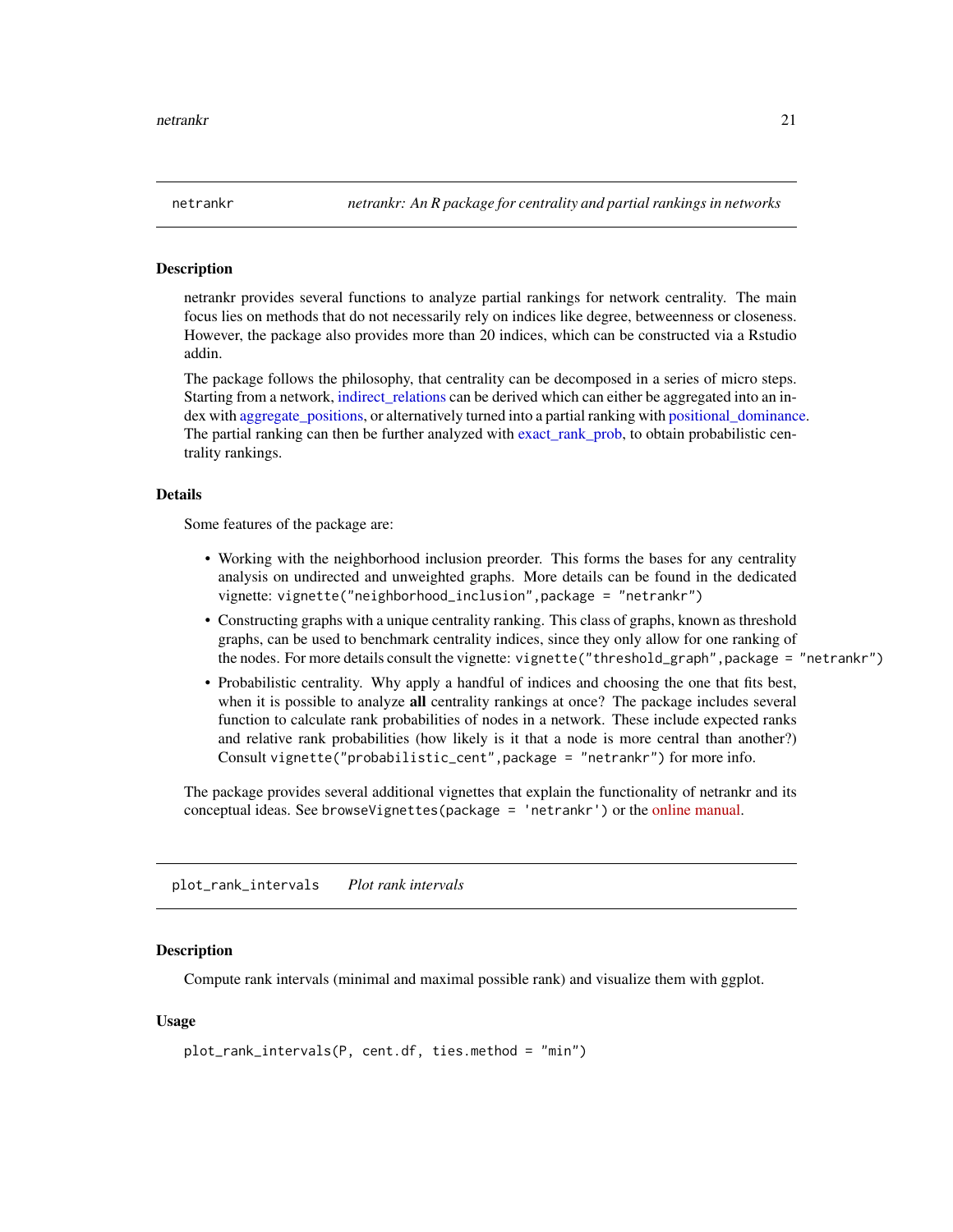#### <span id="page-21-0"></span>Arguments

|             | A partial ranking as matrix object calculated with neighborhood inclusion or<br>positional dominance. |
|-------------|-------------------------------------------------------------------------------------------------------|
| cent.df     | A data frame containing centrality scores of indices (optional). See Details.                         |
| ties.method | String specifying how ties are treated in the base rank function.                                     |

#### Details

If a data frame of centrality scores is added, the respective ranks of nodes are shown in the intervals. Note that some points might fall outside of the intervals depending how ties are treated.

#### Value

a ggplot object.

#### Author(s)

David Schoch

#### See Also

[rank\\_intervals](#page-23-1)

```
library(igraph)
library(ggplot2)
g <- graph.empty(n=11,directed = FALSE)
g \leftarrow add\_edges(g, c(1, 11, 2, 4, 3, 5, 3, 11, 4, 8, 5, 9, 5, 11, 6, 7, 6, 8,6,10,6,11,7,9,7,10,7,11,8,9,8,10,9,10))
P <- neighborhood_inclusion(g)
## Not run: plot_rank_intervals(P)
#adding index based rankings
cent_scores <- data.frame(
  degree = degree(g),
  betweenness = round(betweenness(g),4),
  closeness = round(closeness(g),4),
  eigenvector = round(eigen_centrality(g)$vector,4))
## Not run: plot_rank_intervals(P,cent.df=cent_scores)
```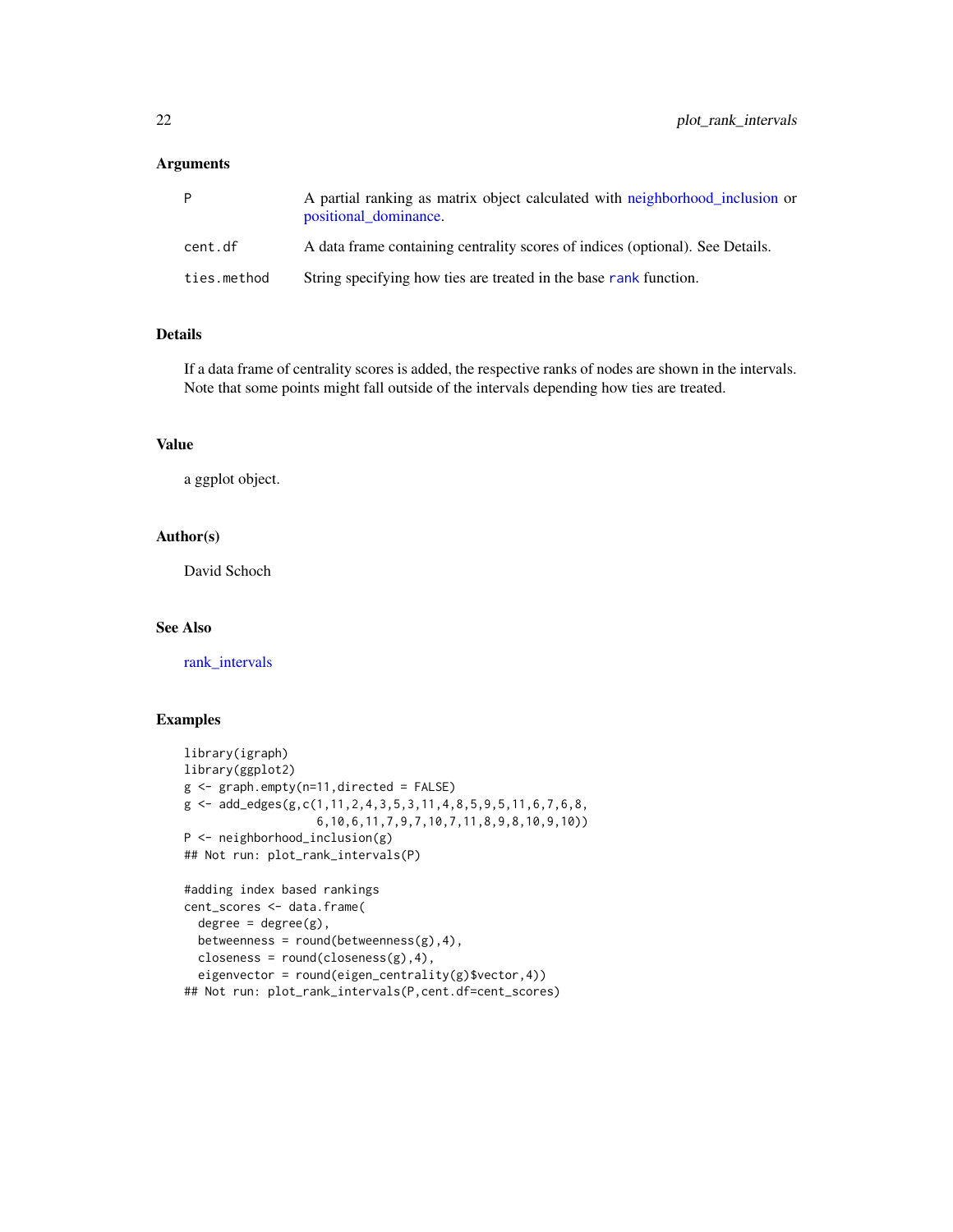<span id="page-22-1"></span><span id="page-22-0"></span>positional\_dominance *Generalized Dominance in Graphs*

#### Description

generalized dominance relations.

#### Usage

```
positional_dominance(A, type = "one-mode", map = FALSE, benefit = TRUE)
```
#### Arguments

| A       | Matrix containing attributes or relations, for instance calculated by indirect relations.                                        |
|---------|----------------------------------------------------------------------------------------------------------------------------------|
| type    | A string which is either 'one-mode' (Default) if A is a regular one-mode network<br>or 'two-mode' if A is a general data matrix. |
| map     | Logical scalar, whether rows can be sorted or not (Default). See Details.                                                        |
| benefit | Logical scalar, whether the attributes or relations are benefit or cost variables.                                               |

#### Details

Positional dominance is a generalization of neighborhood-inclusion for arbitrary network data. In the default case, it checks for all pairs u, v if  $A_{ut} \geq A_{vt}$  holds for all t if benefit = TRUE or  $A_{ut} \leq A_{vt}$  holds for all t if benefit = FALSE. This form of dominance is referred to as *dominance under total heterogeneity*. If map=TRUE, the rows of A are sorted decreasingly (benefit = TRUE) or increasingly (benefit  $=$  FALSE) and then the dominance condition is checked. This second form of dominance is referred to as *dominance under total homogeneity*, while the first is called *dominance under total heterogeneity*.

#### Value

Dominance relations as matrix object. An entry  $[u, v]$  is 1 if u is dominated by v.

#### Author(s)

David Schoch

#### References

Brandes, U., 2016. Network positions. *Methodological Innovations* 9, 2059799116630650.

Schoch, D. and Brandes, U., 2016. Re-conceptualizing centrality in social networks. *European Journal of Applied Mathematics* 27(6), 971-985.

#### See Also

[neighborhood\\_inclusion,](#page-18-1) [indirect\\_relations,](#page-12-1) [exact\\_rank\\_prob](#page-8-1)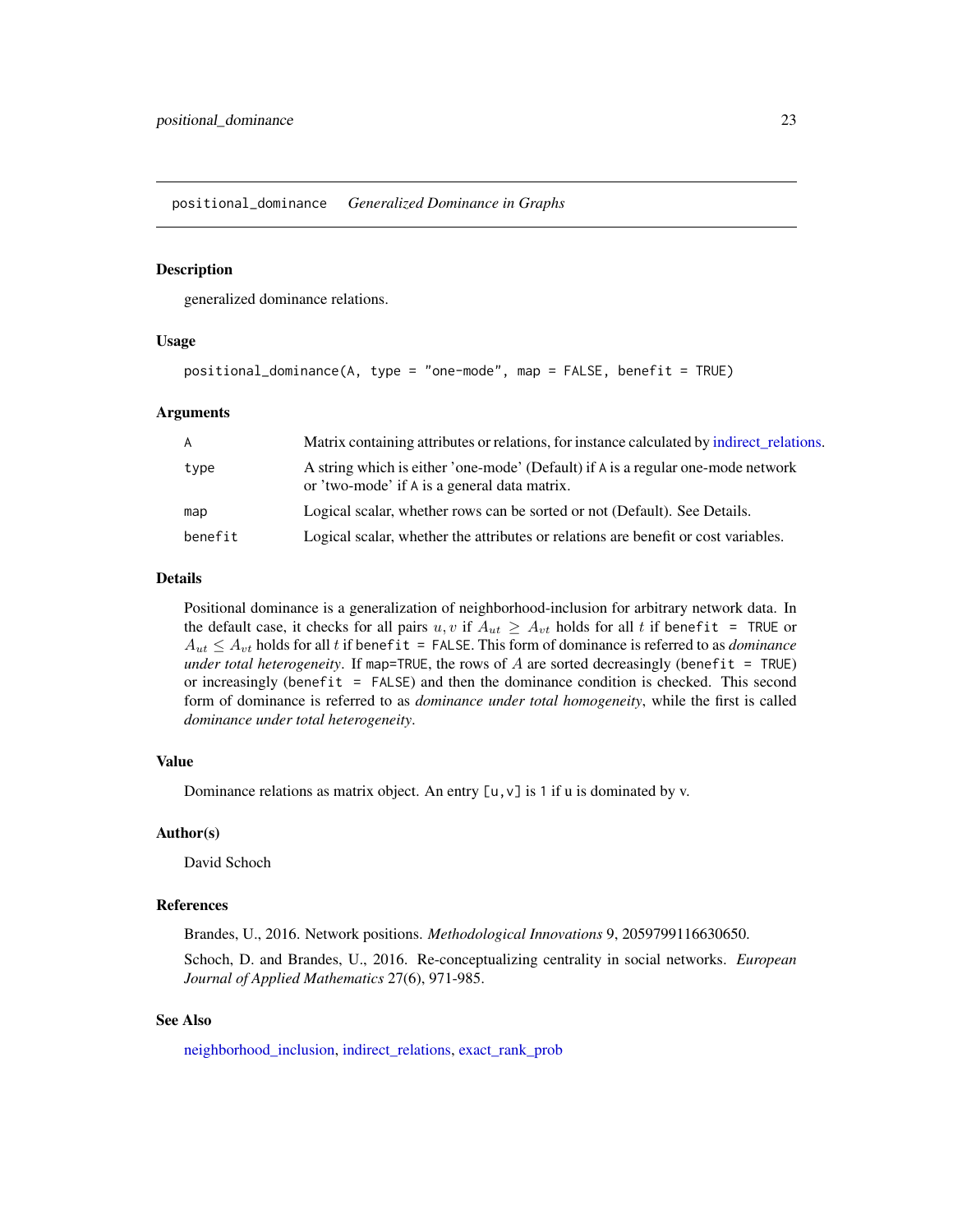#### Examples

library(igraph)

```
g <- graph.empty(n=11,directed = FALSE)
g \leftarrow add\_edges(g, c(1, 11, 2, 4, 3, 5, 3, 11, 4, 8, 5, 9, 5, 11, 6, 7, 6, 8,6,10,6,11,7,9,7,10,7,11,8,9,8,10,9,10))
P<-neighborhood_inclusion(g)
comparable_pairs(P)
# positional dominance under total heterogeneity
```

```
dist <- indirect_relations(g,type = "dist_sp")
D <- positional_dominance(dist,map = FALSE,benefit = FALSE)
comparable_pairs(D)
```

```
# positional dominance under total homogeneity
D_map <- positional_dominance(dist,map = TRUE,benefit = FALSE)
comparable_pairs(D_map) #more comparables than D
```
<span id="page-23-1"></span>rank\_intervals *Rank interval of nodes*

#### Description

Calculate the maximal and minimal rank possible for each node in any ranking that is in accordance with the partial ranking P.

#### Usage

rank\_intervals(P)

#### Arguments

P A partial ranking as matrix object calculated with [neighborhood\\_inclusion](#page-18-1) or [positional\\_dominance.](#page-22-1)

#### Details

Note that the returned mid\_point is not the same as the expected rank, for instance computed with [exact\\_rank\\_prob.](#page-8-1) It is simply the average of min\_rank and max\_rank. For exact rank probabilities use [exact\\_rank\\_prob.](#page-8-1)

#### Value

A data frame with the minimal, maximal rank of each node together with the mid point of the two extrema.

<span id="page-23-0"></span>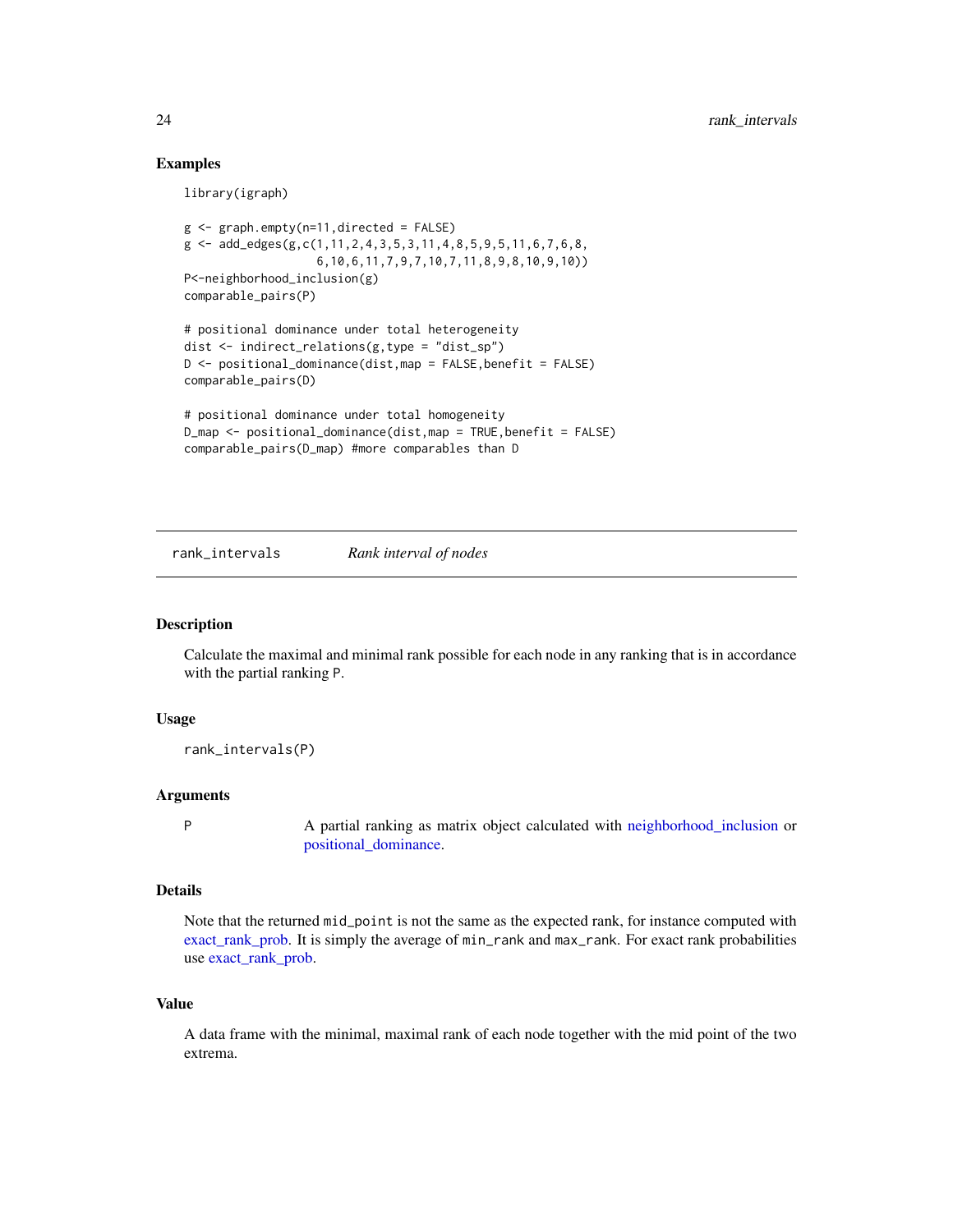#### <span id="page-24-0"></span>spectral\_gap 25

#### Author(s)

David Schoch

#### See Also

[plot\\_rank\\_intervals,](#page-20-1) [exact\\_rank\\_prob](#page-8-1)

#### Examples

```
P <- matrix(c(0,0,1,1,1,0,0,0,1,0,0,0,0,0,1,rep(0,10)),5,5,byrow=TRUE)
rank_intervals(P)
```

| spectral_gap | Spectral gap of a graph |  |
|--------------|-------------------------|--|
|--------------|-------------------------|--|

#### Description

The spectral (or eigen) gap of a graph is the absolute difference between the biggest and second biggest eigenvalue of the adjacency matrix. To compare spectral gaps across networks, the fraction can be used.

#### Usage

```
spectral_gap(g, method = "frac")
```
#### Arguments

| g      | igraph object                    |
|--------|----------------------------------|
| method | A string, either "frac" or "abs" |

#### Details

The spectral gap is bounded between 0 and 1 if method="frac". The closer the value to one, the bigger the gap.

#### Value

Numeric value

#### Author(s)

David Schoch

```
#The fractional spectral gap of a threshold graph is usually close to 1
g <- threshold_graph(50,0.3)
spectral_gap(g,method = "frac")
```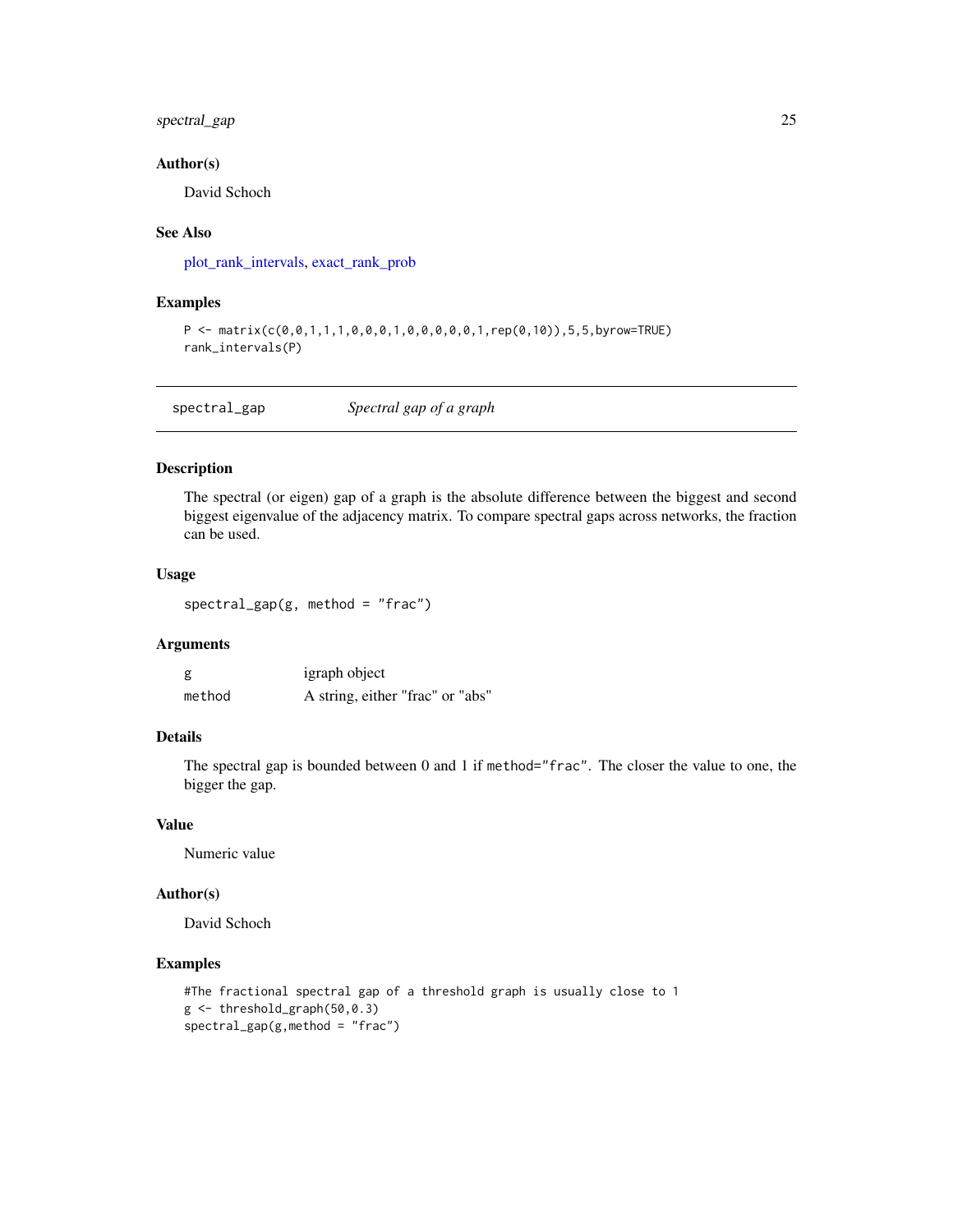<span id="page-25-1"></span><span id="page-25-0"></span>threshold\_graph *Random threshold graphs*

#### Description

Constructs a random threshold graph. A threshold graph is a graph where the neighborhood inclusion preorder is complete.

#### Usage

threshold\_graph(n, p)

#### Arguments

| The number of vertices in the graph.                                                                                 |
|----------------------------------------------------------------------------------------------------------------------|
| The probability of inserting dominating vertices. Equates approximately to the<br>density of the graph. See Details. |

#### Details

Threshold graphs can be constructed with a binary sequence. For each 0, an isolated vertex is inserted and for each 1, a vertex is inserted that connects to all previously inserted vertices. The probability of inserting a dominating vertices is controlled with parameter p. An important property of threshold graphs is, that all centrality indices induce the same ranking.

#### Value

A threshold graph as igraph object

#### Author(s)

David Schoch

#### References

Mahadev, N. and Peled, U. N. , 1995. Threshold graphs and related topics.

Schoch, D., Valente, T. W. and Brandes, U., 2017. Correlations among centrality indices and a class of uniquely ranked graphs. *Social Networks* 50, 46–54.

#### See Also

[neighborhood\\_inclusion,](#page-18-1) [positional\\_dominance](#page-22-1)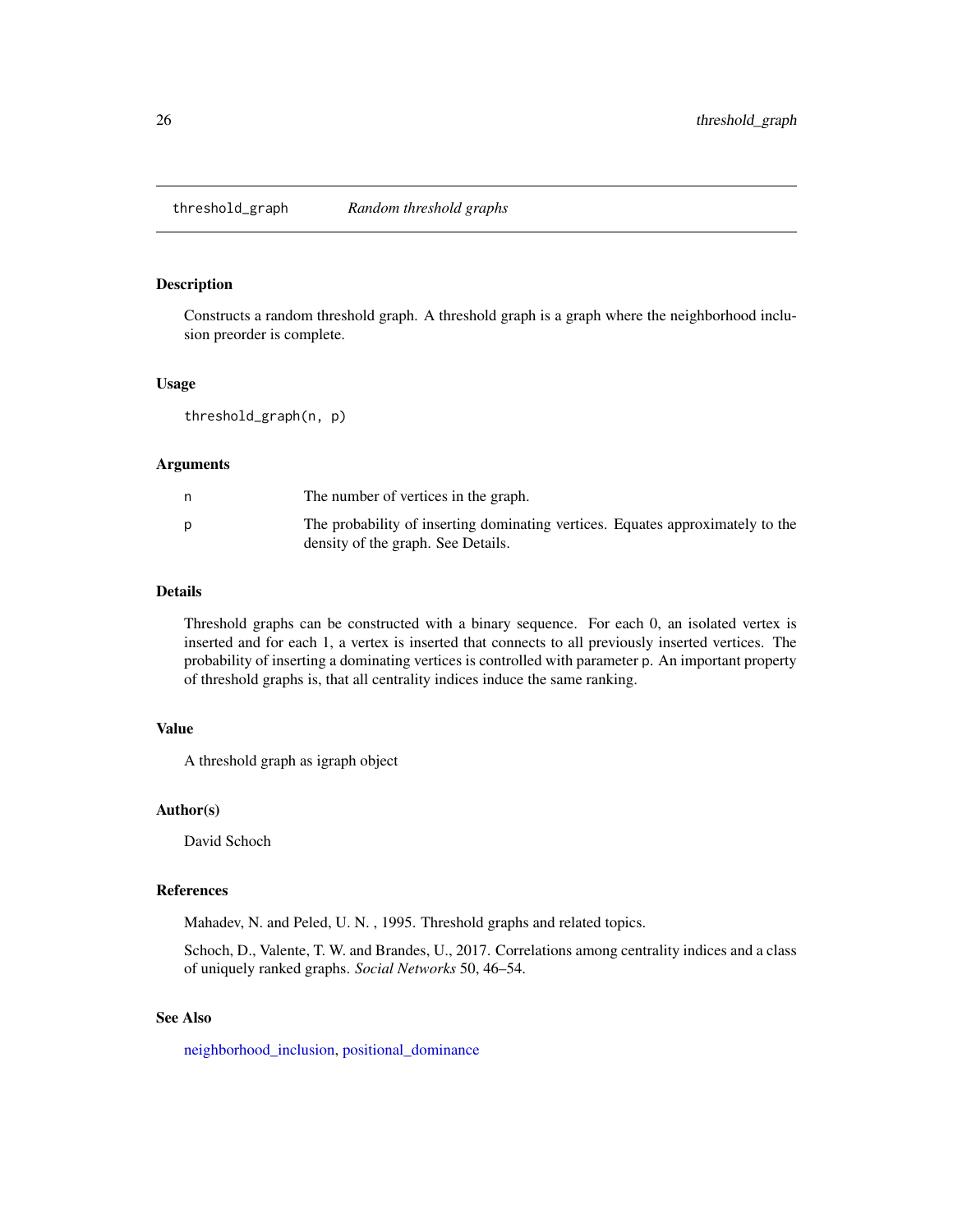#### <span id="page-26-0"></span>transform\_relations 27

#### Examples

```
library(igraph)
g \leftarrow threshold_graph(10,0.3)
## Not run:
plot(g)
# star graphs and complete graphs are threshold graphs
complete <- threshold_graph(10,1) #complete graph
plot(complete)
star <- threshold_graph(10,0) #star graph
plot(star)
## End(Not run)
# centrality scores are perfectly rank correlated
cor(degree(g),closeness(g),method = "kendall")
```
<span id="page-26-1"></span>transform\_relations *Transform indirect relations*

#### Description

Mostly wrapper functions that can be used in conjunction with [indirect\\_relations](#page-12-1)to fine tune indirect relations.

#### Usage

```
dist_2pow(x)
dist_inv(x)
dist_dpow(x, alpha = 1)
dist\_powd(x, alpha = 0.5)walks_limit_prop(x)
walks_{exp}(x, alpha = 1)walks_{exp\_even}(x, alpha = 1)walks<sub>-exp-odd</sub>(x, alpha = 1)
walks_attenuated(x, alpha = 1/\text{max}(x) * 0.99)
walks_uptok(x, alpha = 1, k = 3)
```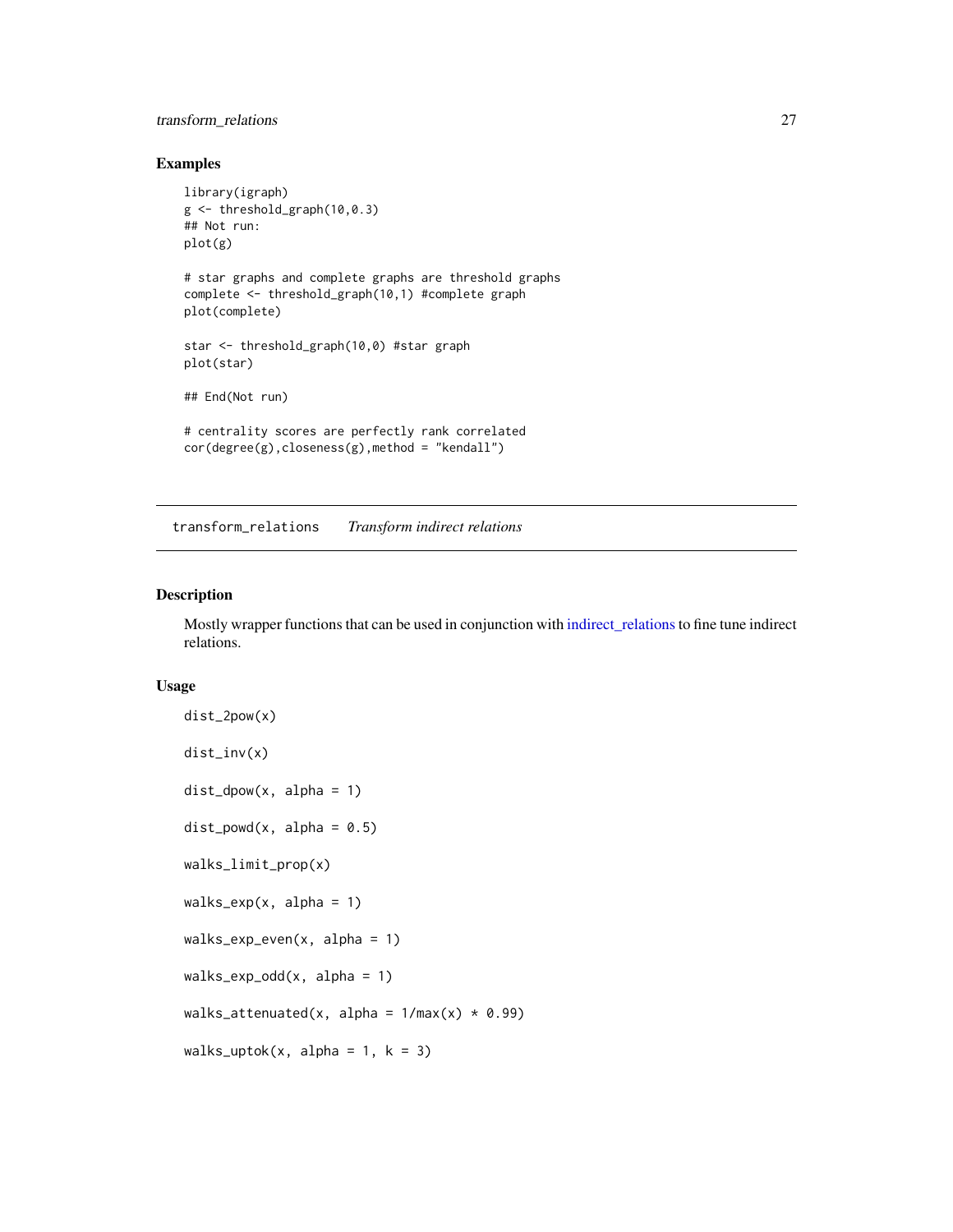#### <span id="page-27-0"></span>Arguments

| $\mathsf{x}$ | Matrix of relations.                    |
|--------------|-----------------------------------------|
| alpha        | Potential weighting factor.             |
| k            | For walk counts up to a certain length. |

#### Details

The predefined functions follow the naming scheme relation\_transformation. Predefined functions walks\_\* are thus best used with type="walks" in [indirect\\_relations.](#page-12-1) Theoretically, however, any transformation can be used with any relation. The results might, however, not be interpretable.

The following functions are implemented so far:

dist\_2pow returns  $2^{-x}$ 

dist\_inv returns  $1/x$ 

dist\_dpow returns  $x^{-\alpha}$  where  $\alpha$  should be chosen greater than 0.

dist\_powd returns  $\alpha^x$  where  $\alpha$  should be chosen between 0 and 1.

walks\_limit\_prop returns the limit proportion of walks between pairs of nodes. Calculating row-Sums of this relation will result in the principle eigenvector of the network.

walks-exp returns 
$$
\sum_{k=0}^{\infty} \frac{A^k}{k!}
$$

wa $1$ k $\mathsf{s\_exp\_even}$  returns  $\sum_{k=0}^\infty \frac{A^{2k}}{(2k)}$  $(2k)!$ 

walks\_exp\_odd returns  $\sum_{k=0}^{\infty}\frac{A^{2k+1}}{(2k+1)}$  $(2k+1)!$ 

walks\_attenuated returns  $\sum_{k=0}^{\infty}\alpha^k A^k$ 

walks\_uptok returns  $\sum_{j=0}^k \alpha^j A^j$ 

Walk based transformation are defined on the eigen decomposition of the adjacency matrix using the fact that

$$
f(A) = X f(\Lambda) X^T.
$$

Care has to be taken when using user defined functions.

#### Value

Transformed relations as matrix

#### Author(s)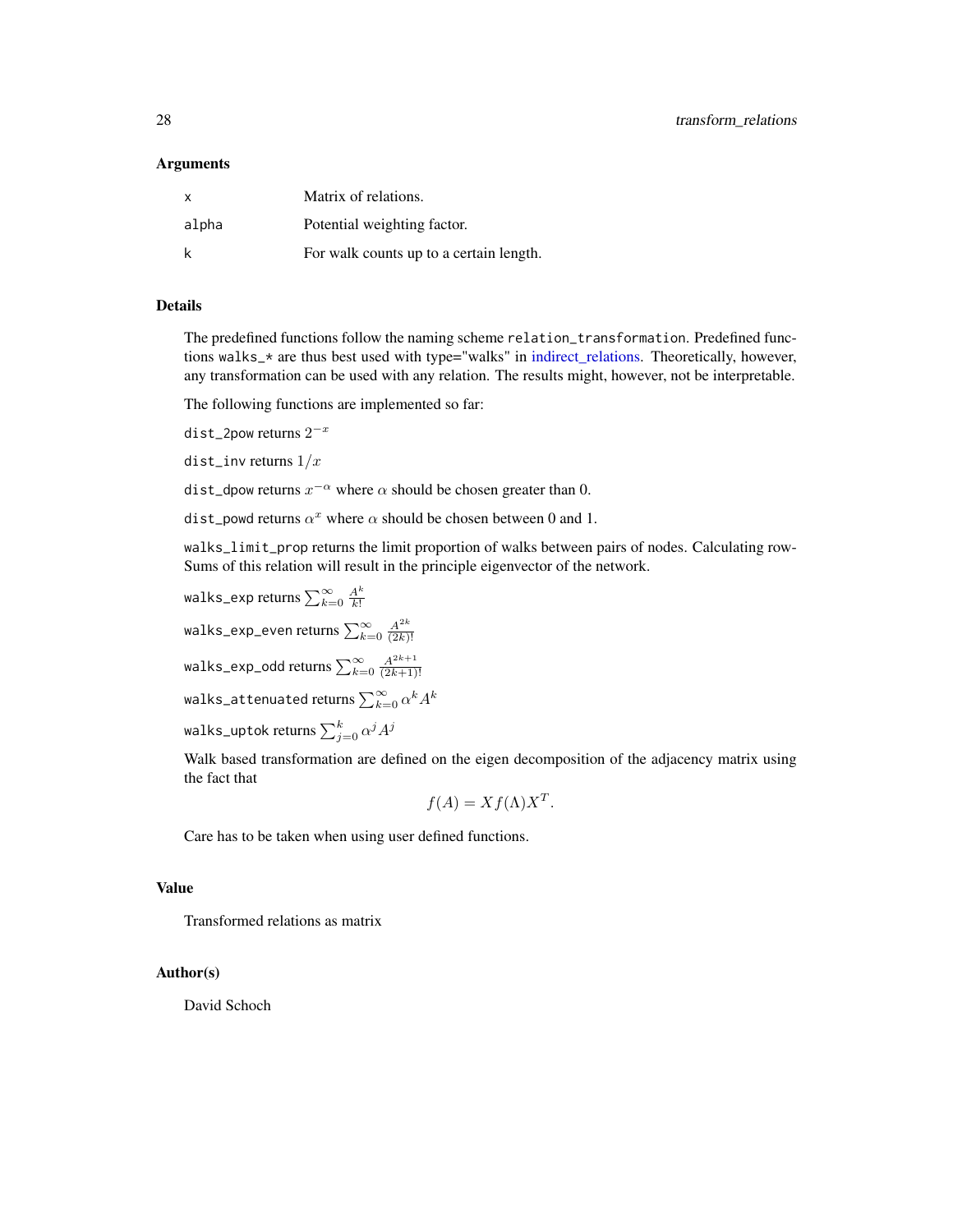<span id="page-28-0"></span>transitive\_reduction *Transitive Reduction*

#### Description

Calculates the transitive reduction of a partial ranking.

#### Usage

```
transitive_reduction(P)
```
#### Arguments

P A partial ranking as matrix object calculated with [neighborhood\\_inclusion](#page-18-1) or [positional\\_dominance.](#page-22-1)

#### Value

transitive reduction of P

#### Author(s)

David Schoch

#### Examples

library(igraph)

```
g \leftarrow threshold_graph(100,0.1)
P <- neighborhood_inclusion(g)
sum(P)
```
R <- transitive\_reduction(P) sum(R)